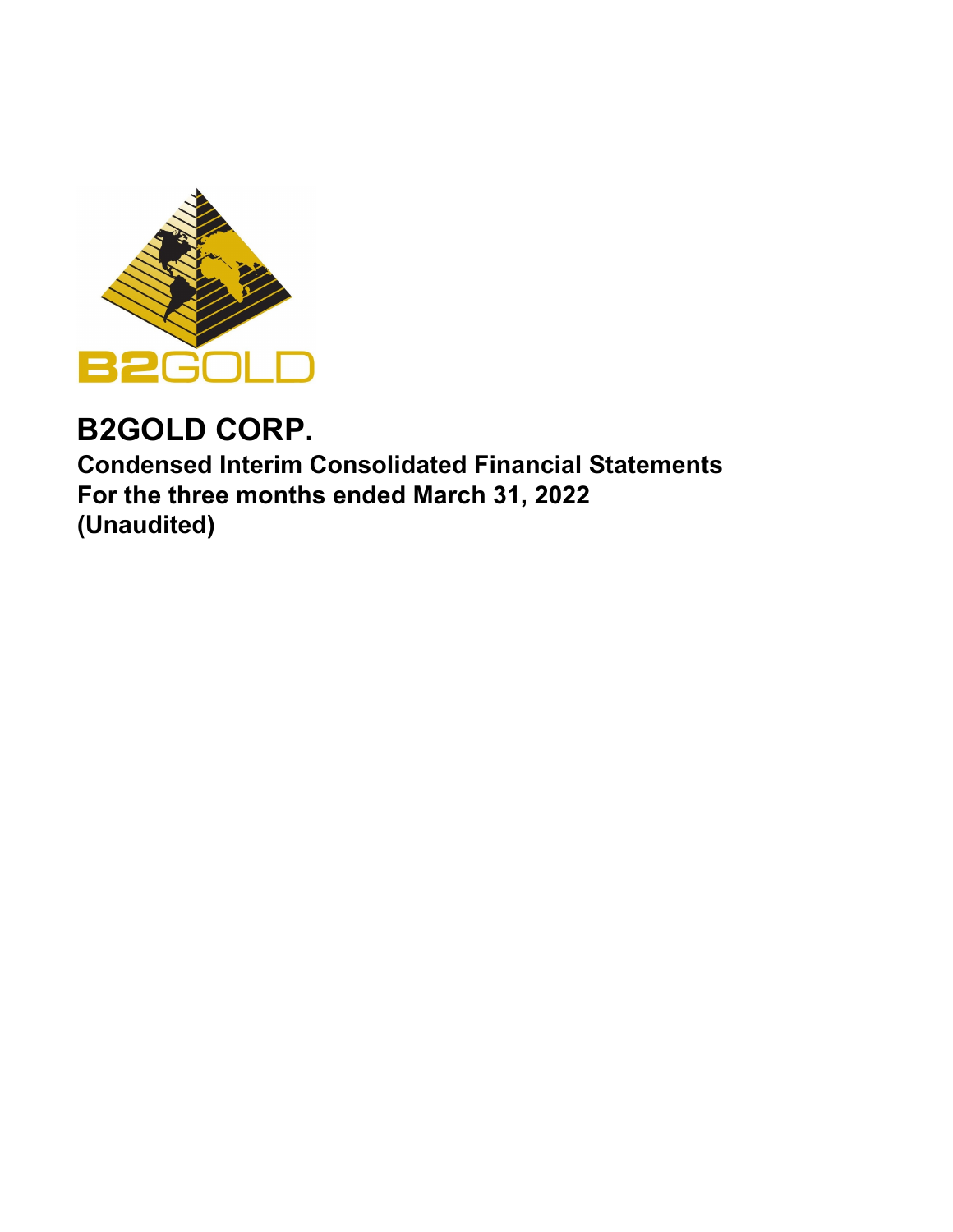### **B2GOLD CORP. CONDENSED INTERIM CONSOLIDATED STATEMENTS OF OPERATIONS FOR THE THREE MONTHS ENDED MARCH 31**

(Expressed in thousands of United States dollars, except per share amounts) (Unaudited)

|                                                                              | 2022          | 2021          |
|------------------------------------------------------------------------------|---------------|---------------|
| Gold revenue                                                                 | \$<br>365,583 | \$<br>362,302 |
| <b>Cost of sales</b>                                                         |               |               |
| <b>Production costs</b>                                                      | (122,960)     | (111, 632)    |
| Depreciation and depletion                                                   | (77, 263)     | (66, 727)     |
| Royalties and production taxes                                               | (25, 690)     | (26, 526)     |
| <b>Total cost of sales</b>                                                   | (225, 913)    | (204, 885)    |
| <b>Gross profit</b>                                                          | 139,670       | 157,417       |
| General and administrative                                                   | (10, 828)     | (10,098)      |
| Share-based payments (Note 9)                                                | (8, 404)      | (1, 166)      |
| Community relations                                                          | (619)         | (581)         |
| Foreign exchange (losses) gains                                              | (2, 456)      | 3,494         |
| Share of net income of associate                                             | 2,772         | 5,066         |
| Other                                                                        | (2,032)       | (3,956)       |
| <b>Operating income</b>                                                      | 118,103       | 150,176       |
| Interest and financing expense                                               | (2, 583)      | (2,896)       |
| Gains on derivative instruments (Note 11)                                    | 19,299        | 8,049         |
| Other income (expense) (Note 6)                                              | 7,756         | (338)         |
| Income from operations before taxes                                          | 142,575       | 154,991       |
| Current income tax, withholding and other taxes (Note 13)                    | (47, 654)     | (41, 126)     |
| Deferred income tax expense (Note 13)                                        | (4, 118)      | (15,033)      |
| Net income for the period                                                    | \$<br>90,803  | \$<br>98,832  |
| Attributable to:                                                             |               |               |
| Shareholders of the Company                                                  | \$<br>80,723  | \$<br>91,555  |
| Non-controlling interests (Note 10)                                          | 10,080        | 7,277         |
| Net income for the period                                                    | \$<br>90,803  | \$<br>98,832  |
| Earnings per share (attributable to shareholders of the Company) (Note 9)    |               |               |
| Basic                                                                        | \$<br>0.08    | \$<br>0.09    |
| <b>Diluted</b>                                                               | \$<br>0.08    | \$<br>0.09    |
| Weighted average number of common shares outstanding (in thousands) (Note 9) |               |               |
| Basic                                                                        | 1,056,824     | 1,051,544     |
| <b>Diluted</b>                                                               | 1,062,492     | 1,062,006     |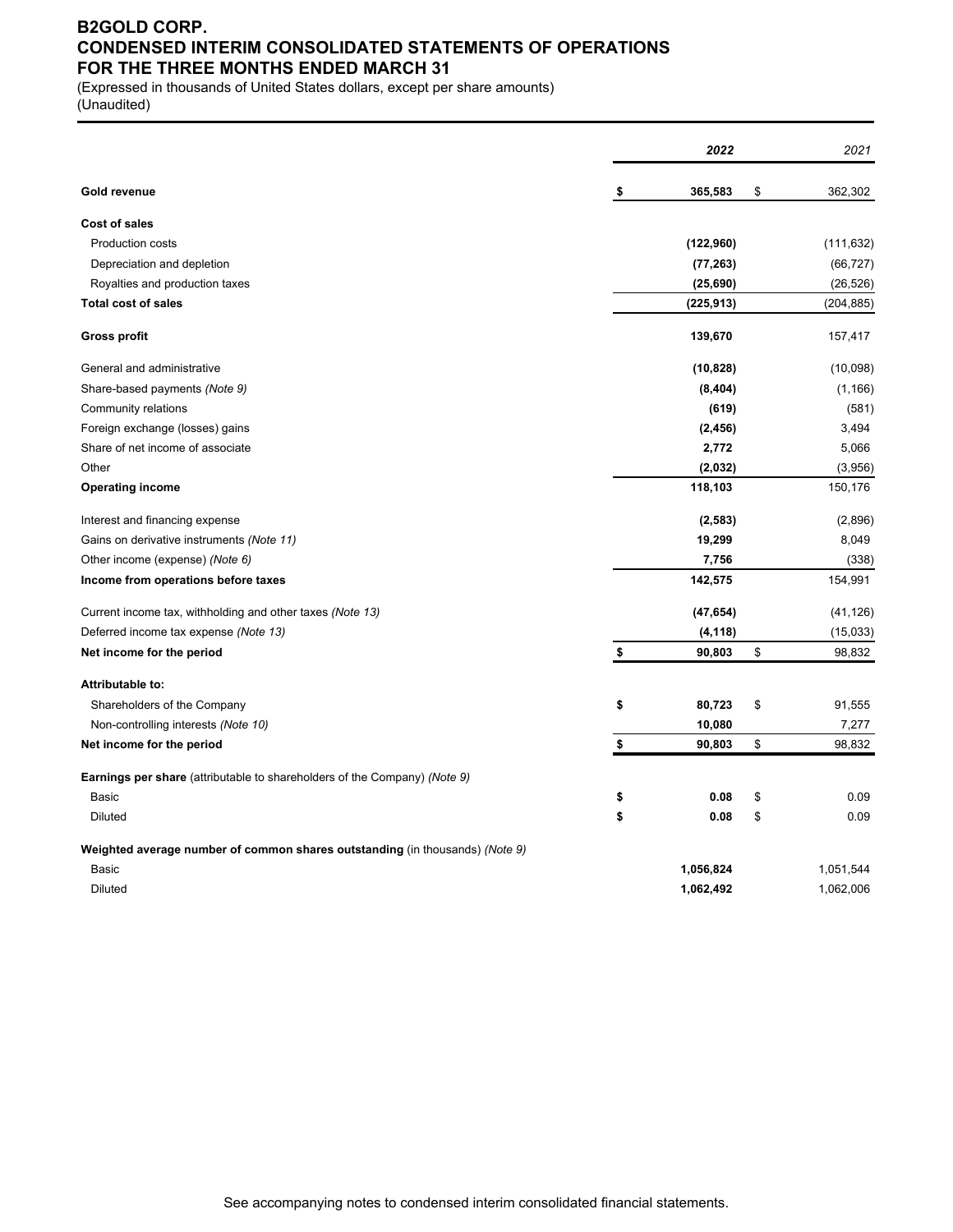### **B2GOLD CORP. CONDENSED INTERIM CONSOLIDATED STATEMENTS OF COMPREHENSIVE INCOME FOR THE THREE MONTHS ENDED MARCH 31**

(Expressed in thousands of United States dollars)

(Unaudited)

|                                                                 |    | 2022    | 2021          |
|-----------------------------------------------------------------|----|---------|---------------|
| Net income for the period                                       | S  | 90,803  | \$<br>98,832  |
| Other comprehensive loss                                        |    |         |               |
| Items that will not be subsequently reclassified to net income: |    |         |               |
| Unrealized loss on investments                                  |    | (3,799) | (2,060)       |
| Other comprehensive loss for the period                         |    | (3,799) | (2,060)       |
| Total comprehensive income for the period                       | \$ | 87,004  | \$<br>96,772  |
| Other comprehensive loss attributable to:                       |    |         |               |
| Shareholders of the Company                                     | \$ | (3,799) | \$<br>(2,060) |
| Non-controlling interests                                       |    |         |               |
|                                                                 | \$ | (3,799) | \$<br>(2,060) |
| Total comprehensive income attributable to:                     |    |         |               |
| Shareholders of the Company                                     | \$ | 76,924  | \$<br>89,495  |
| Non-controlling interests                                       |    | 10,080  | 7,277         |
|                                                                 | \$ | 87,004  | \$<br>96,772  |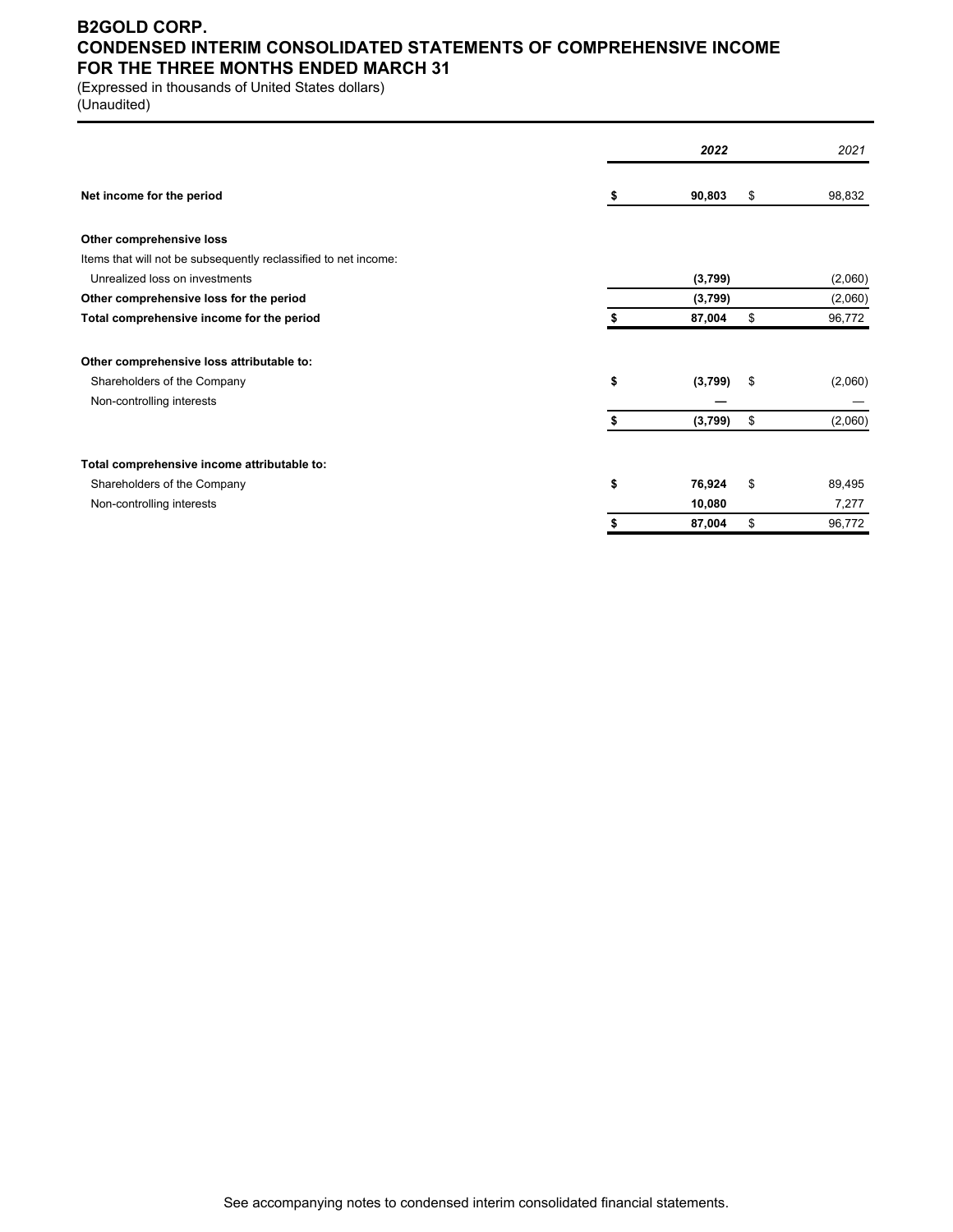### **B2GOLD CORP. CONDENSED INTERIM CONSOLIDATED STATEMENTS OF CASH FLOWS FOR THE THREE MONTHS ENDED MARCH 31**

(Expressed in thousands of United States dollars) (Unaudited)

|                                                              | 2022          | 2021          |
|--------------------------------------------------------------|---------------|---------------|
| <b>Operating activities</b>                                  |               |               |
| Net income for the period                                    | \$<br>90,803  | \$<br>98,832  |
| Non-cash charges, net (Note 14)                              | 72,960        | 75,199        |
| Changes in non-cash working capital (Note 14)                | (44, 735)     | (24, 866)     |
| Changes in long-term value added tax receivables             | (11, 718)     | (3,311)       |
| Cash provided by operating activities                        | 107,310       | 145,854       |
| <b>Financing activities</b>                                  |               |               |
| Revolving credit facility transaction costs (Note 8)         | (2, 401)      |               |
| Repayment of equipment loan facilities (Note 8)              | (6,790)       | (7, 227)      |
| Interest and commitment fees paid                            | (1,228)       | (911)         |
| Cash proceeds from stock option exercises (Note 9)           | 4,031         | 752           |
| Dividends paid (Note 9)                                      | (42, 234)     | (42,072)      |
| Principal payments on lease arrangements (Note 8)            | (1, 219)      | (735)         |
| Distributions to non-controlling interests (Note 10)         | (1,022)       | (2,000)       |
| Changes in restricted cash accounts                          | (162)         | 111           |
| Cash used by financing activities                            | (51, 025)     | (52,082)      |
| <b>Investing activities</b>                                  |               |               |
| Expenditures on mining interests:                            |               |               |
| Fekola Mine                                                  | (28, 228)     | (17, 396)     |
| Masbate Mine                                                 | (5,693)       | (6, 564)      |
| Otjikoto Mine                                                | (16, 131)     | (18, 875)     |
| <b>Gramalote Property</b>                                    | (4, 407)      | (3, 467)      |
| Other exploration and development (Note 14)                  | (13, 466)     | (10, 171)     |
| Cash paid on exercise of mineral property option (Note 6)    | (7, 737)      |               |
| Funding of reclamation accounts                              | (2, 181)      | (1, 321)      |
| Other                                                        |               | (1,533)       |
| Cash used by investing activities                            | (77, 843)     | (59, 327)     |
| (Decrease) increase in cash and cash equivalents             | (21, 558)     | 34,445        |
| Effect of exchange rate changes on cash and cash equivalents | (2,681)       | (1, 562)      |
| Cash and cash equivalents, beginning of period               | 672,999       | 479,685       |
| Cash and cash equivalents, end of period                     | \$<br>648,760 | \$<br>512,568 |

**Supplementary cash flow information** *(Note 14)*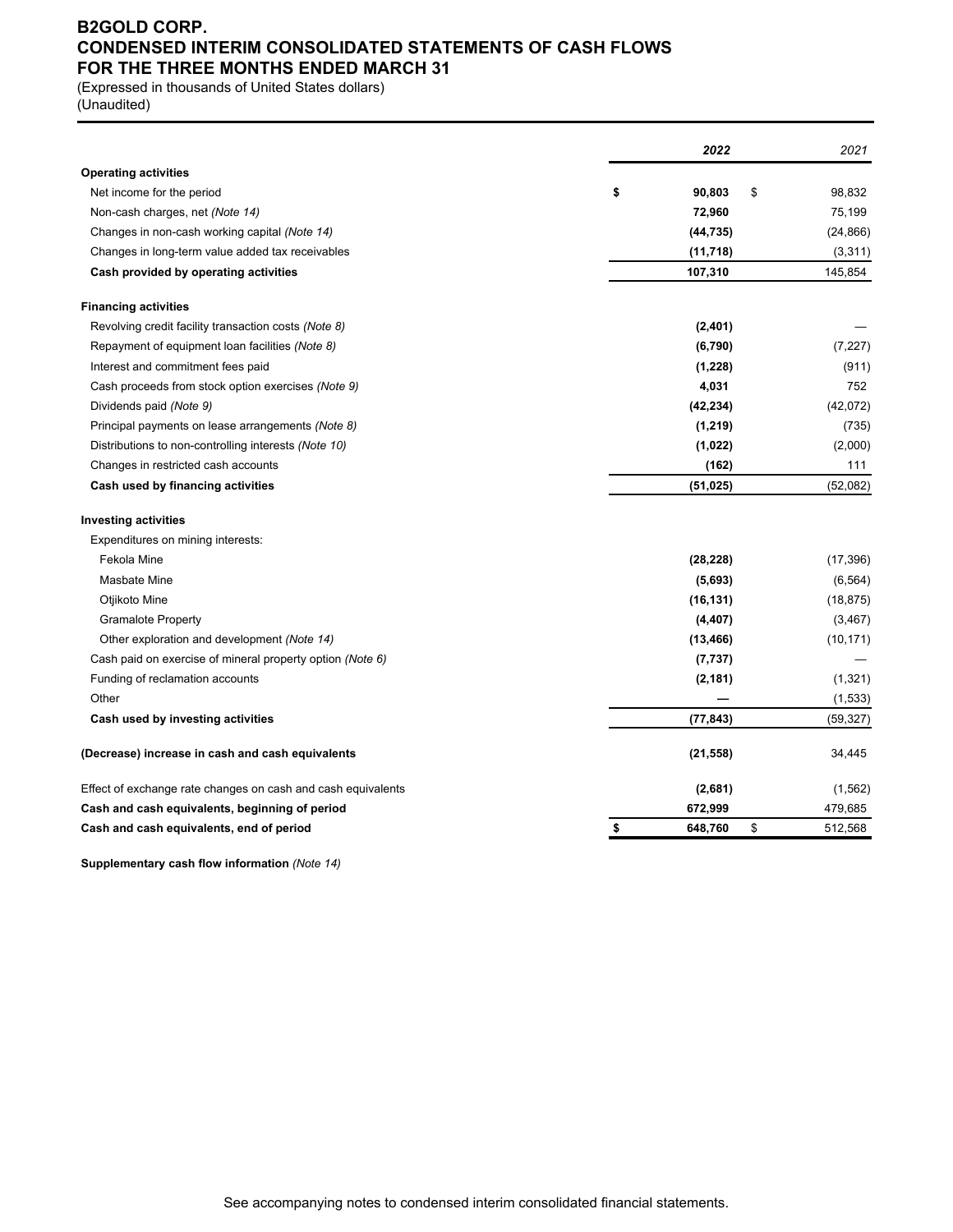## **B2GOLD CORP. CONDENSED INTERIM CONSOLIDATED BALANCE SHEETS**

(Expressed in thousands of United States dollars) (Unaudited)

|                                                                                    |                    |          | As at March 31,<br>2022 | As at December 31,<br>2021 |
|------------------------------------------------------------------------------------|--------------------|----------|-------------------------|----------------------------|
| Assets                                                                             |                    |          |                         |                            |
| Current                                                                            |                    |          |                         |                            |
| Cash and cash equivalents                                                          |                    |          | \$<br>648,760           | \$<br>672,999              |
| Accounts receivable, prepaids and other (Note 4)                                   |                    |          | 47,719                  | 32,112                     |
| Deferred consideration receivable                                                  |                    |          | 42,598                  | 41,559                     |
| Value-added and other tax receivables                                              |                    |          | 29,889                  | 14,393                     |
| Inventories (Note 5)                                                               |                    |          | 278,977                 | 272,354                    |
| Assets classified as held for sale (Note 6)                                        |                    |          | 12,700                  | 12,700                     |
|                                                                                    |                    |          | 1,060,643               | 1,046,117                  |
| Long-term investments                                                              |                    |          | 28,319                  | 32,118                     |
| Value-added tax receivables                                                        |                    |          | 71,698                  | 63,165                     |
| <b>Mining interests</b> (Note 6 and Note 17 - Schedules)                           |                    |          |                         |                            |
| Owned by subsidiaries and joint operations                                         |                    |          | 2,225,028               | 2,231,831                  |
| Investments in associates                                                          |                    |          | 112,466                 | 104,236                    |
| Other assets (Note 7)                                                              |                    |          | 86,855                  | 82,371                     |
| Deferred income taxes                                                              |                    |          |                         | 1,455                      |
|                                                                                    |                    |          | \$<br>3,585,009         | \$<br>3,561,293            |
| Liabilities<br>Current                                                             |                    |          |                         |                            |
|                                                                                    |                    |          | \$<br>100,777           | \$<br>111,716              |
| Accounts payable and accrued liabilities<br>Current income and other taxes payable |                    |          | 80,782                  | 92,275                     |
| Current portion of long-term debt (Note 8)                                         |                    |          | 21,847                  | 25,408                     |
| Current portion of mine restoration provisions                                     |                    |          | 734                     | 734                        |
| Other current liabilities                                                          |                    |          | 1,198                   | 1,056                      |
|                                                                                    |                    |          | 205,338                 | 231,189                    |
| Long-term debt (Note 8)                                                            |                    |          | 50,817                  | 49,726                     |
| Mine restoration provisions                                                        |                    |          | 105,648                 | 116,547                    |
| Deferred income taxes                                                              |                    |          | 190,550                 | 187,887                    |
| <b>Employee benefits obligation</b>                                                |                    |          | 7,230                   | 7,115                      |
| Other long-term liabilities                                                        |                    |          | 9,783                   | 7,822                      |
|                                                                                    |                    |          | 569,366                 | 600,286                    |
| Equity                                                                             |                    |          |                         |                            |
| Shareholders' equity                                                               |                    |          |                         |                            |
| Share capital (Note 9)                                                             |                    |          | 2,429,749               | 2,422,184                  |
| Contributed surplus                                                                |                    |          | 70,649                  | 67,028                     |
| Accumulated other comprehensive loss                                               |                    |          | (140, 098)              | (136, 299)                 |
| Retained earnings                                                                  |                    |          | 546,518                 | 507,381                    |
|                                                                                    |                    |          | 2,906,818               | 2,860,294                  |
| Non-controlling interests (Note 10)                                                |                    |          | 108,825                 | 100,713                    |
|                                                                                    |                    |          | 3,015,643               | 2,961,007                  |
|                                                                                    |                    |          | \$<br>3,585,009         | \$<br>3,561,293            |
| Commitments (Note 16)                                                              |                    |          |                         |                            |
| Approved by the Board                                                              | "Clive T. Johnson" | Director | "Robert J. Gayton"      | Director                   |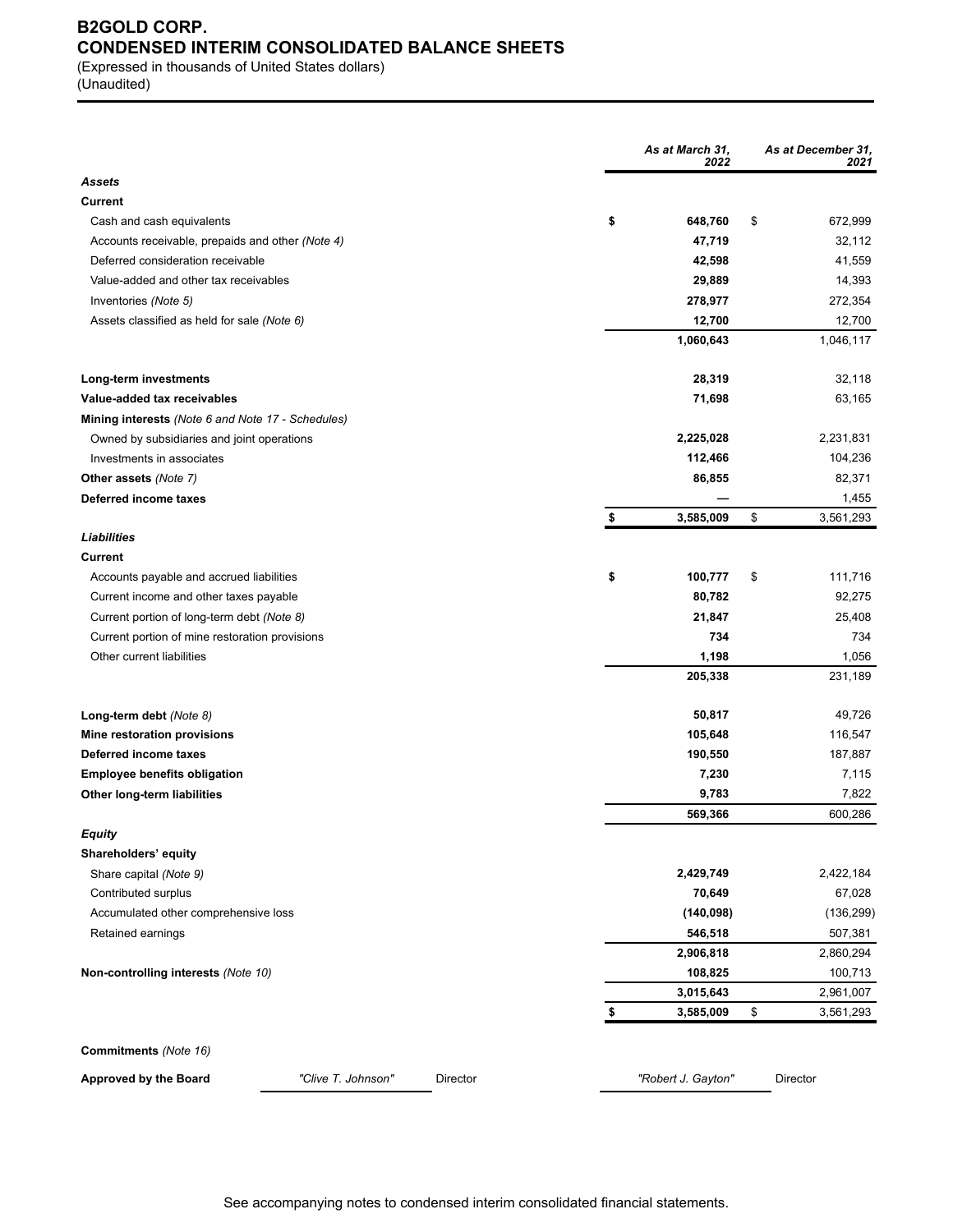### **B2GOLD CORP. CONDENSED INTERIM CONSOLIDATED STATEMENTS OF CHANGES IN EQUITY FOR THE THREE MONTHS ENDED MARCH 31**

(Expressed in thousands of United States dollars) (Unaudited)

|                                                           |                           |                  |                        | 2022                                          |                             |                                  |                      |
|-----------------------------------------------------------|---------------------------|------------------|------------------------|-----------------------------------------------|-----------------------------|----------------------------------|----------------------|
|                                                           | <b>Shares</b><br>('000's) | Share<br>capital | Contributed<br>surplus | Accumulated<br>other<br>comprehensive<br>loss | <b>Retained</b><br>earnings | Non-<br>controlling<br>interests | Total<br>equity      |
| Balance at December 31, 2021                              | 1,056,334                 | $$2,422,184$ \$  | 67,028 \$              | $(136, 299)$ \$                               | 507,381 \$                  |                                  | 100,713 \$ 2,961,007 |
| Net income for the period                                 |                           |                  |                        |                                               | 80,723                      | 10,080                           | 90,803               |
| Dividends (Note 9)                                        |                           |                  | 276                    |                                               | (42, 574)                   |                                  | (42, 298)            |
| Unrealised loss on investments                            |                           |                  |                        | (3,799)                                       |                             |                                  | (3,799)              |
| Shares issued on exercise of stock options<br>(Note 9)    | 1,401                     | 4,031            |                        |                                               |                             |                                  | 4,031                |
| Shares issued on vesting of RSUs<br>(Note 9)              | 633                       | 2,022            | (2,022)                |                                               |                             |                                  |                      |
| Transactions with non-controlling interests<br>(Note 10)  |                           |                  |                        |                                               | 988                         | (1,968)                          | (980)                |
| Share-based payments (Note 9)                             |                           |                  | 6,879                  |                                               |                             |                                  | 6,879                |
| Transfer to share capital on exercise of<br>stock options |                           | 1,512            | (1, 512)               |                                               |                             |                                  |                      |
| Balance at March 31, 2022                                 | 1,058,368                 | $$2,429,749$ \$  | 70,649 \$              | $(140,098)$ \$                                | 546,518 \$                  | 108,825                          | \$3,015,643          |

|                                                           |                           |                         |                        | 2021                                          |                             |                                  |                    |
|-----------------------------------------------------------|---------------------------|-------------------------|------------------------|-----------------------------------------------|-----------------------------|----------------------------------|--------------------|
|                                                           | <b>Shares</b><br>('000's) | <b>Share</b><br>capital | Contributed<br>surplus | Accumulated<br>other<br>comprehensive<br>loss | <b>Retained</b><br>earnings | Non-<br>controlling<br>interests | Total<br>equity    |
| Balance at December 31, 2020                              | 1,051,138                 | $$2,407,734$ \$         | 48,472 \$              | $(138, 533)$ \$                               | 254,343 \$                  | 88,574                           | \$2,660,590        |
| Net income for the period                                 |                           |                         |                        |                                               | 91,555                      | 7,277                            | 98,832             |
| Dividends (Note 9)                                        |                           |                         | 245                    |                                               | (42, 366)                   |                                  | (42, 121)          |
| Unrealised loss on investments                            |                           |                         |                        | (2,060)                                       |                             |                                  | (2,060)            |
| Shares issued on exercise of stock options<br>(Note 9)    | 552                       | 752                     |                        |                                               |                             |                                  | 752                |
| Shares issued on vesting of RSUs<br>(Note 9)              | 7                         | 24                      | (24)                   |                                               |                             |                                  |                    |
| Transactions with non-controlling interests<br>(Note 10)  |                           |                         |                        |                                               | (180)                       | (1,667)                          | (1,847)            |
| Share-based payments (Note 9)                             |                           |                         | 2,768                  |                                               |                             |                                  | 2,768              |
| Transfer to share capital on exercise of<br>stock options |                           | 294                     | (294)                  |                                               |                             |                                  |                    |
| Balance at March 31, 2021                                 | 1,051,697                 | $$2,408,804$ \$         | 51,167 \$              | $(140, 593)$ \$                               | 303,352 \$                  |                                  | 94,184 \$2,716,914 |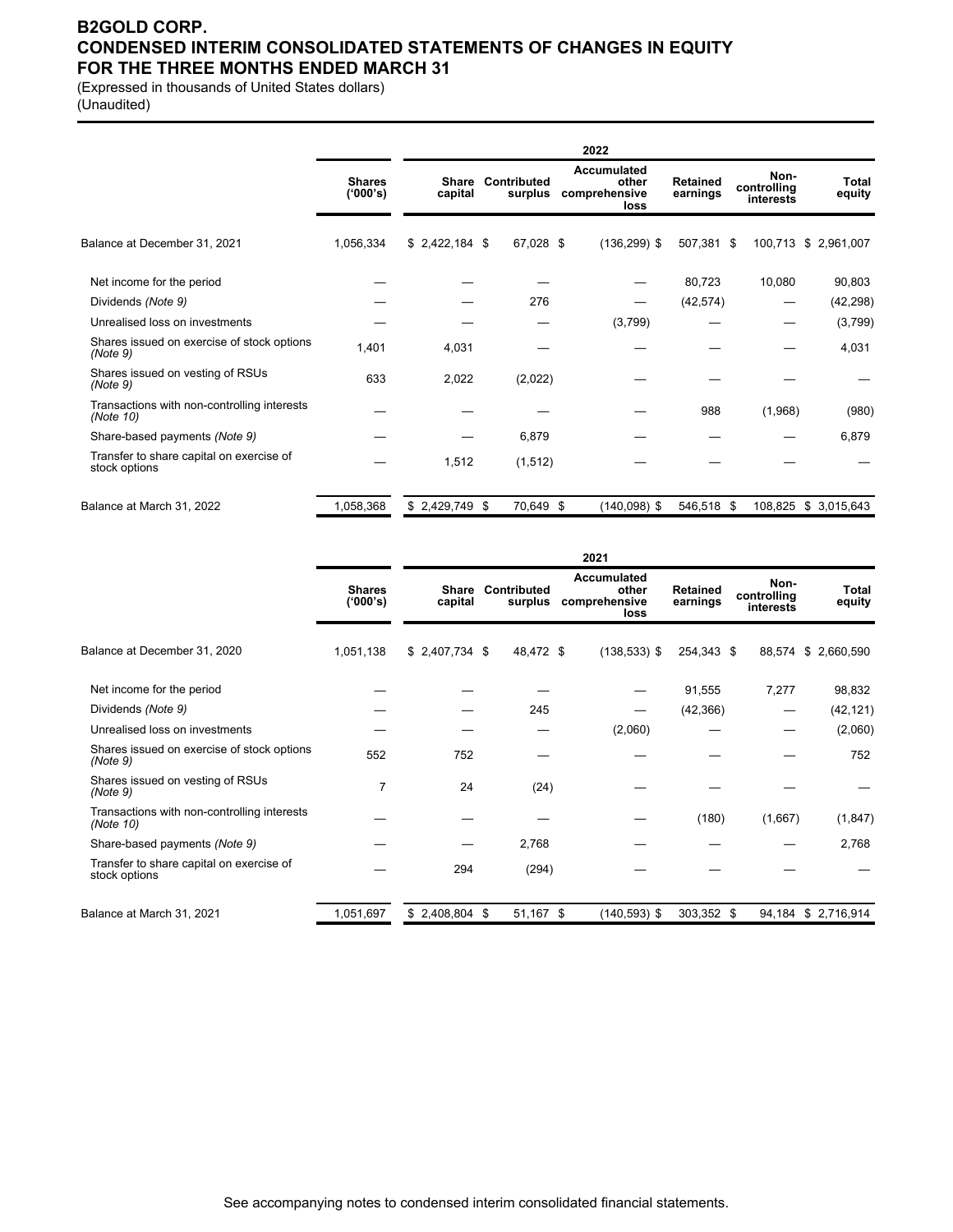(All tabular amounts are in thousands of United States dollars unless otherwise stated) (Unaudited)

#### *1 Nature of operations*

B2Gold Corp. ("B2Gold" or the "Company") is a Vancouver-based gold producer with three operating mines. The Company operates the Fekola Mine in Mali, the Masbate Mine in the Philippines and the Otjikoto Mine in Namibia. The Company also has a 50% joint operation interest in the Gramalote Property in Colombia. The Company has an approximately 25% interest in Calibre Mining Corp. ("Calibre") and an approximately 19% interest in BeMetals Corp. ("BeMetals"). In addition, the Company has a portfolio of evaluation and exploration assets in other countries including Mali, Uzbekistan and Finland.

B2Gold is a public company which is listed on the Toronto Stock Exchange under the symbol "BTO", the NYSE American LLC under the symbol "BTG" and the Namibian Stock Exchange under the symbol "B2G". B2Gold's head office is located at Suite 3400, Park Place, 666 Burrard Street, Vancouver, British Columbia, V6C 2X8.

#### *2 Basis of preparation*

These condensed interim consolidated financial statements have been prepared in accordance with International Accounting Standard 34, *Interim Financial Reporting* of International Financial Reporting Standards as issued by the International Accounting Standards Board ("IFRS"). These condensed interim consolidated financial statements should be read in conjunction with the audited consolidated financial statements for the year ended December 31, 2021, which have been prepared in accordance with IFRS.

These condensed interim consolidated financial statements follow the same accounting policies and methods of application as the most recent audited consolidated financial statements of the Company.

These condensed consolidated interim financial statements were authorized for issue by the Board of Directors on May 3, 2022.

#### *3 Significant accounting judgements and estimates*

The preparation of these financial statements in conformity with IFRS requires judgements and estimates that affect the amounts reported. Those judgements and estimates concerning the future may differ from actual results. The following are the areas of accounting policy judgement and accounting estimates applied by management that most significantly affect the Company's financial statements, including those areas of estimation uncertainty that could result in a material adjustment to the carrying amounts of assets and liabilities within the next financial year.

#### *Areas of judgement*

#### *Uncertain tax positions*

The Company's operations involve the application of complex tax regulations in multiple international jurisdictions. Determining the tax treatment of a transaction requires the Company to apply judgement in its interpretation of the applicable tax law. These positions are not final until accepted by the relevant tax authority. The tax treatment may change based on the result of assessments or audits by the tax authorities often years after the initial filing.

The Company recognizes and records potential liabilities for uncertain tax positions based on its assessment of the amount, or range of amounts of tax that will be due. The Company adjusts these accruals as new information becomes available. Due to the complexity and uncertainty associated with certain tax treatments, the ultimate resolution could result in a payment that is materially different from the Company's current estimate of the tax liabilities.

#### *Sources of estimation uncertainty*

#### *Mineral reserve and resource estimates*

Mineral reserves are estimates of the amount of ore that can be economically and legally extracted from the Company's mining properties. The Company estimates its mineral reserves and mineral resources based on information compiled by appropriately qualified persons relating to the geological data on the size, depth and shape of the ore body, and requires complex geological judgements to interpret the data. The estimation of recoverable reserves is based upon factors such as estimates of foreign exchange rates, commodity prices, future capital requirements, metallurgical recoveries, permitting and production costs along with geological assumptions and judgements made in estimating the size, and grade of the ore body. Changes in the reserve or resource estimates may impact the carrying value of mining interests, mine restoration provisions, recognition of deferred tax assets, depreciation and amortization charges and royalties receivable.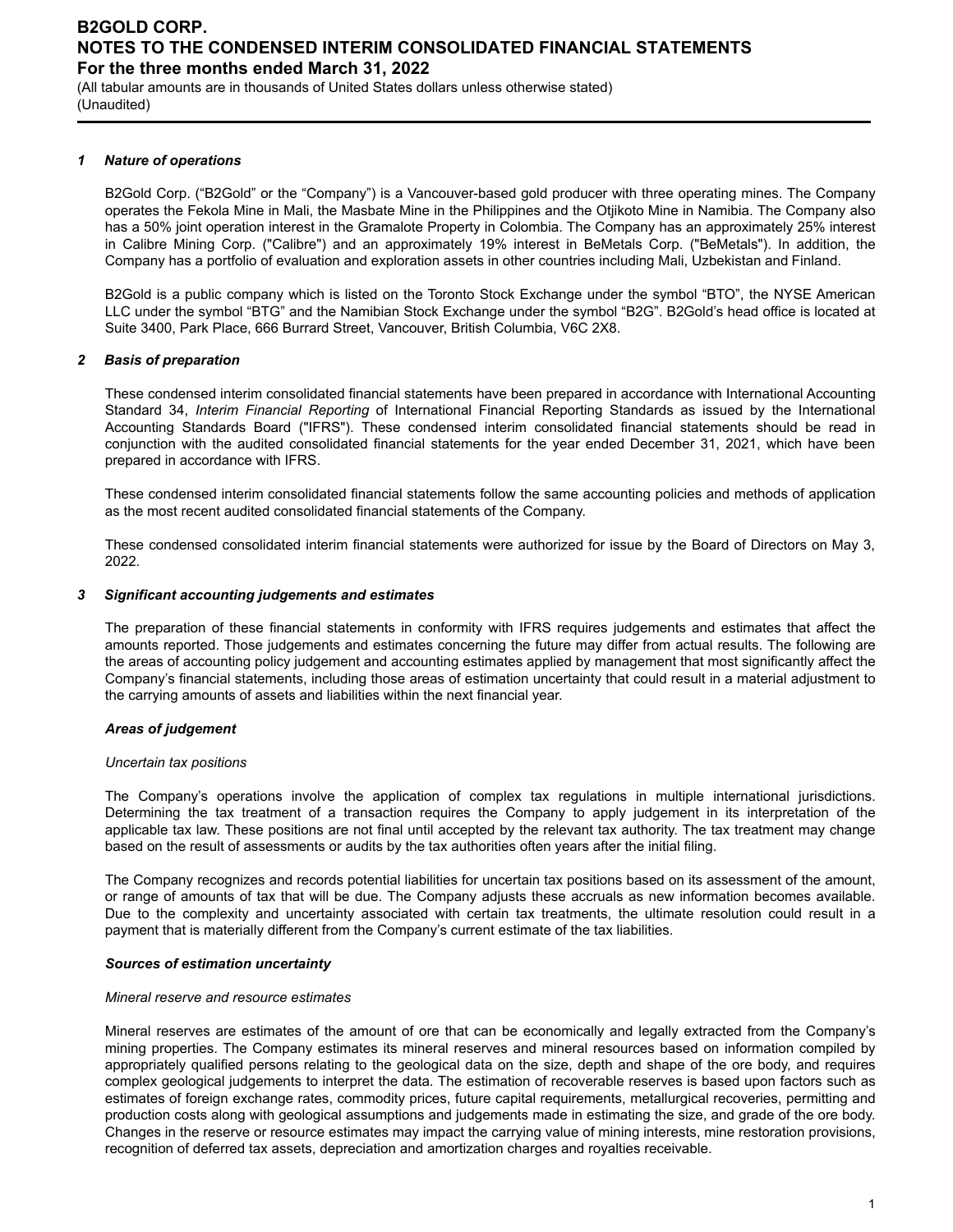(All tabular amounts are in thousands of United States dollars unless otherwise stated) (Unaudited)

### *Impairment of long-lived assets*

Long-lived assets are tested for impairment, or reversal of a previous impairment, if there is an indicator of impairment or a subsequent reversal. Calculating the estimated recoverable amount of cash generating units for long-lived assets requires management to make estimates and assumptions that include such factors as reserves and resources, future production levels, metallurgical recovery estimates, operating and capital costs, future metal prices and discount rates. Changes in any of these assumptions or estimates used in determining the recoverable amount could impact the analysis. Such changes could be material.

### *Value-added tax receivables*

The Company incurs indirect taxes, including value-added tax, on purchases of goods and services at its operating mines and development projects. Indirect tax balances are recorded at their estimated recoverable amounts within current or longterm assets, net of provisions, and reflect the Company's best estimate of their recoverability under existing tax rules in the respective jurisdictions in which they arise. Management's assessment of recoverability considers the probable outcomes of claimed deductions and/or disputes. The provisions and balance sheet classifications made to date may be subject to change and such change may be material.

### *Current and deferred income taxes*

The Company is periodically required to estimate the tax basis of assets and liabilities. Where applicable tax laws and regulations are either unclear or subject to varying interpretations, it is possible that changes in these estimates could occur that materially affect the amounts of deferred income tax assets and liabilities recorded in the financial statements. Changes in deferred tax assets and liabilities generally have a direct impact on earnings in the period that the changes occur.

Each period, the Company evaluates the likelihood of whether some portion or all of each deferred tax asset will not be realized. This evaluation is based on historic and future expected levels of taxable income and the associated repatriation of retained earnings, the pattern and timing of reversals of taxable temporary timing differences that give rise to deferred tax liabilities, and tax planning initiatives. Levels of future taxable income are affected by, among other things, metal prices, production costs, quantities of proven and probable gold reserves, interest rates and foreign currency exchange rates. The availability of retained earnings for distribution depends on future levels of taxable income as well as future reclamation expenditures, capital expenditures, dividends and other uses of available cash flow.

#### *4 Accounts receivable, prepaids and other*

|                                                     | March 31, 2022 | <b>December 31, 2021</b> |
|-----------------------------------------------------|----------------|--------------------------|
|                                                     |                |                          |
| Current portion of derivative instruments (Note 11) | 24,604         | 12,823                   |
| Supplier advances                                   | 10,480         | 7,291                    |
| Prepaid expenses                                    | 5,054          | 4,151                    |
| Other receivables                                   | 7,581          | 7,847                    |
|                                                     | 47,719         | 32,112                   |

#### *5 Inventories*

|                          | <b>March 31, 2022</b> | December 31, 2021 |
|--------------------------|-----------------------|-------------------|
|                          |                       |                   |
|                          |                       |                   |
| Gold and silver bullion  | 64,032                | 52,867            |
| In-process inventory     | 15,562                | 13,260            |
| Ore stock-pile inventory | 67,321                | 72,242            |
| Materials and supplies   | 132.062               | 133,985           |
|                          | 278,977               | 272,354           |

Ore stock-pile inventory includes amounts for the Fekola Mine of \$47 million (December 31, 2021 - \$52 million), for the Otjikoto Mine of \$16 million (December 31, 2021 – \$16 million), and for the Masbate Mine of \$4 million (December 31, 2021 - \$4 million).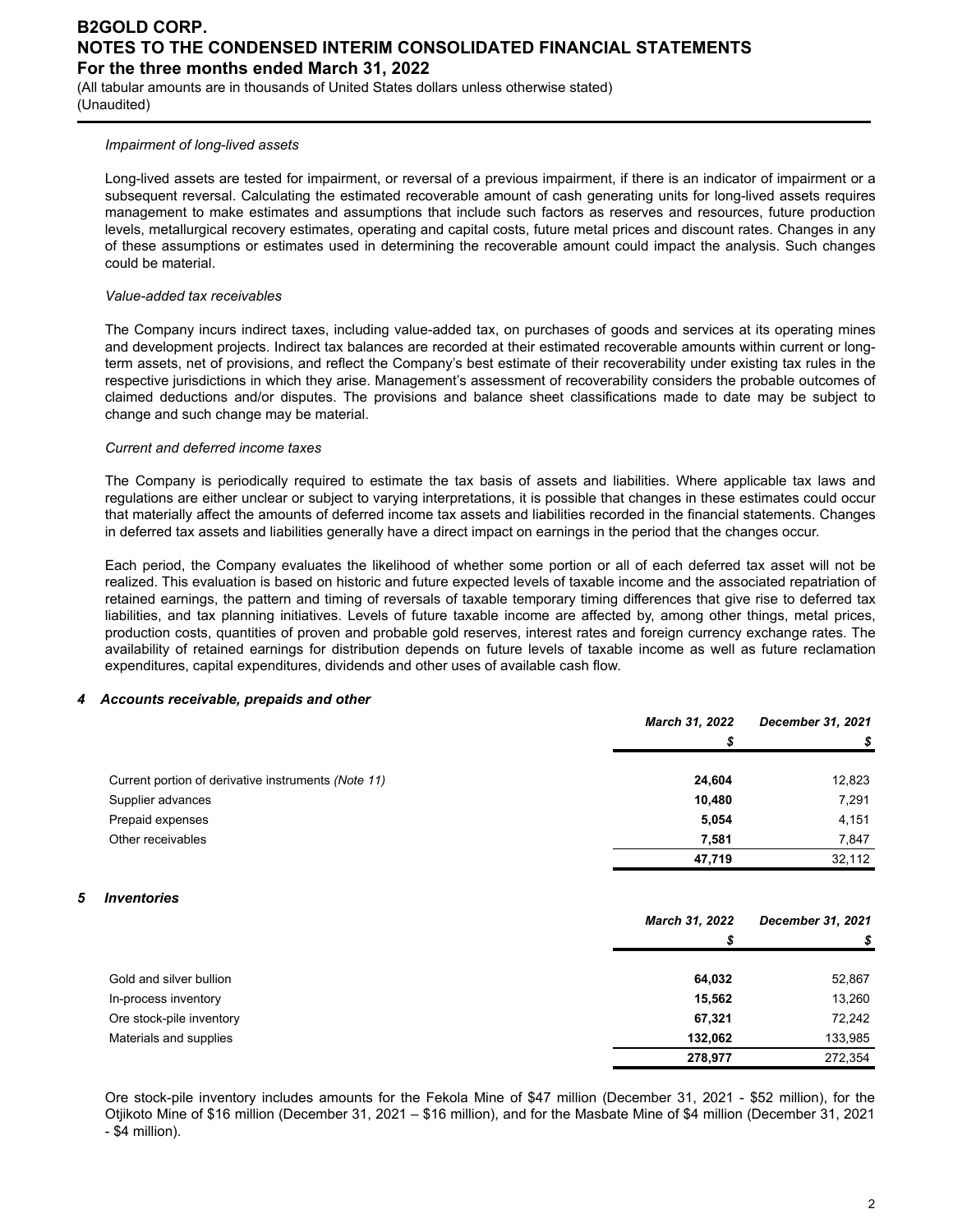(All tabular amounts are in thousands of United States dollars unless otherwise stated) (Unaudited)

### *6 Mining interests*

|                                                                   | March 31, 2022 | December 31, 2021 |
|-------------------------------------------------------------------|----------------|-------------------|
|                                                                   | \$             | \$                |
| Property, plant and equipment (depletable)                        |                |                   |
| Fekola Mine, Mali                                                 |                |                   |
| Cost                                                              | 1,673,894      | 1,645,337         |
| Accumulated depreciation and depletion                            | (645, 103)     | (609, 899)        |
|                                                                   | 1,028,791      | 1,035,438         |
| Masbate Mine, Philippines                                         |                |                   |
| Cost                                                              | 1,091,315      | 1,085,687         |
| Accumulated depreciation and depletion                            | (473, 297)     | (449, 675)        |
|                                                                   | 618,018        | 636,012           |
| Otjikoto Mine, Namibia                                            |                |                   |
| Cost                                                              | 800,916        | 782,208           |
| Accumulated depreciation and depletion                            | (491, 508)     | (475, 303)        |
|                                                                   | 309,408        | 306,905           |
| Exploration and evaluation properties (pre-depletable)            |                |                   |
| Gramalote Property, Colombia, net of impairment                   | 123,872        | 119,866           |
| Menankoto Property, Mali                                          | 34,488         | 33,739            |
| Bantako North Property, Mali                                      | 16,570         | 15,351            |
| Kiaka Royalty, Burkina Faso                                       | 18,488         | 18,488            |
| Finland Properties, Finland                                       | 14,029         | 12,561            |
| Mocoa Royalty, Colombia                                           | 10,230         | 10,230            |
| Uzbekistan Properties, Uzbekistan                                 | 9,772          | 8,802             |
| Other                                                             | 12,774         | 11,019            |
|                                                                   | 240,223        | 230,056           |
| Corporate & other                                                 |                |                   |
| Office, furniture and equipment, net                              | 28,588         | 23,420            |
|                                                                   | 2,225,028      | 2,231,831         |
| Investments in associates (accounted for using the equity method) |                |                   |
| Calibre, Various                                                  | 101,958        | 93,728            |
| BeMetals, Various                                                 | 10,508         | 10,508            |
|                                                                   | 112,466        | 104,236           |
|                                                                   | 2,337,494      | 2,336,067         |

#### *Bakolobi permit*

Subsequent to March 31, 2022, on April 21, 2022 the Company completed the acquisition of the Bakolobi permit in Mali from a local Malian company for \$25 million in cash, payable in two tranches: \$15 million was due and paid upon closing, and \$10 million to be held in escrow and released to the vendor after a period of 60 days. Following the expiry of the 60 day escrow period, the Company will also make a further cash payment of \$24 million pursuant to a continuing obligation of the Company to the previous ownership group of the Bakolobi permit (which includes an international mining company) under the terms of a previous purchase and sale agreement related to the purchase of the Bakolobi permit.

### *Ondundu property*

On December 31, 2021, the Company entered into an agreement with Osino Resources Corp. ("Osino") for the sale of the Ondundu Property in Namibia. The measurement of consideration was as follows:

- \$4 million in cash to be received upon closing;
- \$5 million of Osino common shares to be received upon closing;
- \$4 million in cash to be received six months after closing;
- \$2.5 million to be received upon the earlier of (i) completion of a feasibility study including the Ondundu Property or (ii) first gold production from the property, to which no value has been assigned.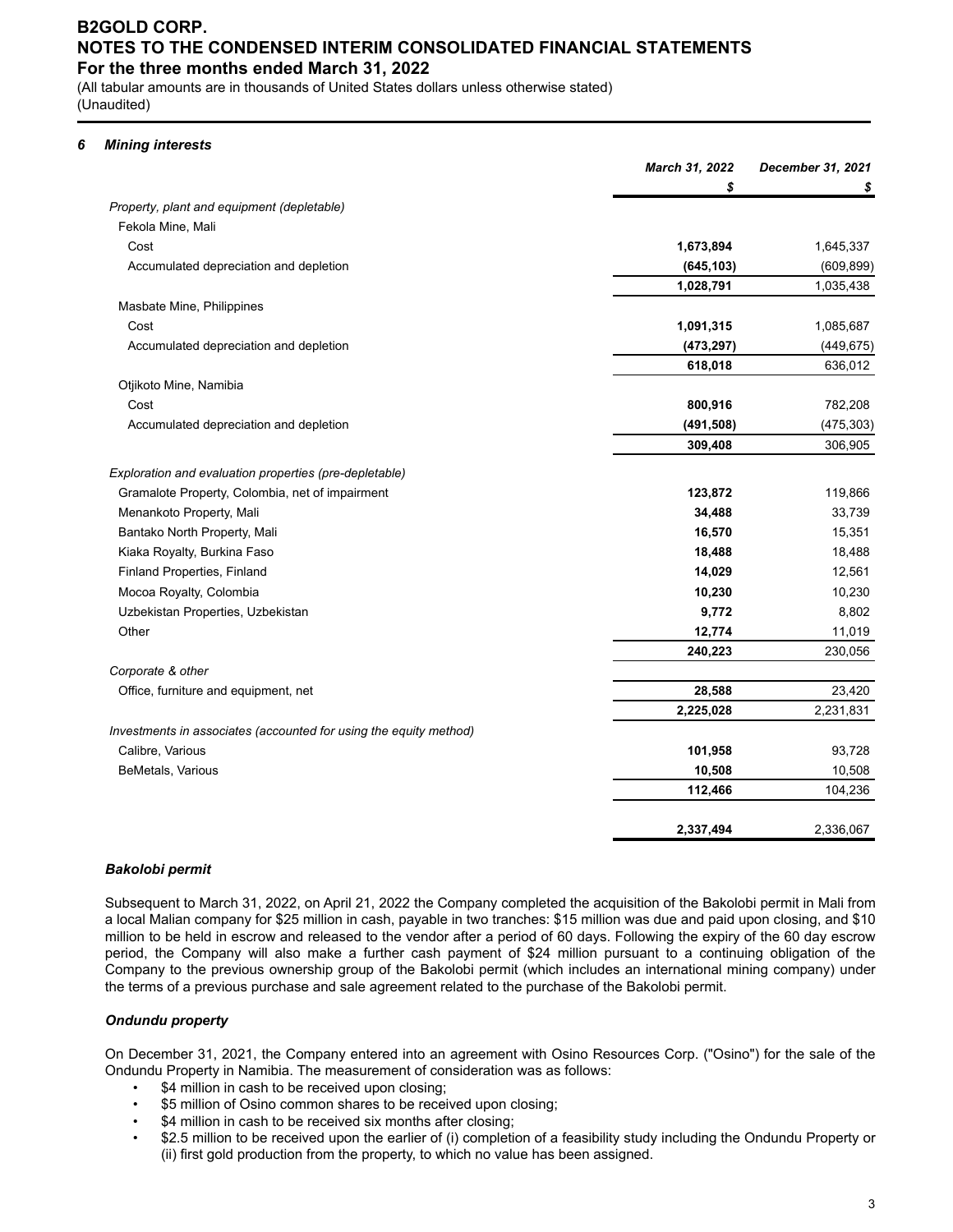(All tabular amounts are in thousands of United States dollars unless otherwise stated) (Unaudited)

The Ondundu Property, with a carrying value of \$13 million (December 31, 2021 – \$13 million), continues to be classified as an asset held for sale on the Interim Condensed Consolidated Balance Sheet at March 31, 2022.

During the three months ended March 31, 2022, the Company paid \$8 million to exercise its option to acquire the remaining 51% interest in the Ondundu property prior to the closing of the sale.

#### *Calibre*

On January 12, 2022, the Company's associate, Calibre acquired Fiore Gold Ltd. for a combination of shares and cash. As a result of the shares issued in the transaction, the Company's investment was diluted from approximately 33% of the outstanding shares of Calibre to approximately 25%. A gain on this dilution of \$5 million was recognized in Other income (expense) in the Condensed Interim Consolidated Statement of Operations during the quarter ended March 31, 2022. The Company determined that it still has significant influence over the decision-making process of Calibre as a result of holding approximately 25% of the outstanding share and having an executive of the Company sit on Calibre's Board of Directors.

#### *7 Other assets*

|                                                | <b>March 31, 2022</b> | December 31, 2021 |
|------------------------------------------------|-----------------------|-------------------|
|                                                |                       | \$                |
|                                                |                       |                   |
| Low-grade stockpile                            | 35,925                | 34,318            |
| Reclamation deposits                           | 27,963                | 26,170            |
| Debt service reserve accounts                  | 8,486                 | 8,701             |
| Deferred financing costs                       | 8,419                 | 8,959             |
| Derivative instruments at fair value (Note 11) | 4,216                 | 2,602             |
| Other                                          | 1,846                 | 1,621             |
|                                                | 86,855                | 82,371            |

#### *8 Long-term debt*

|                                                                         | <b>March 31, 2022</b> | December 31, 2021 |
|-------------------------------------------------------------------------|-----------------------|-------------------|
|                                                                         | \$                    |                   |
| Equipment loans and lease obligations:                                  |                       |                   |
| Fekola equipment loan facilities (net of unamortized transaction costs) | 35,425                | 42,408            |
| Masbate equipment loan facility (net of unamortized transaction costs)  | 3,023                 | 3,865             |
| Lease liabilities                                                       | 34,216                | 28,861            |
|                                                                         | 72.664                | 75,134            |
| Less: current portion                                                   | (21, 847)             | (25, 408)         |
|                                                                         | 50,817                | 49,726            |
|                                                                         |                       |                   |

The changes in debt balances during the three months ended March 31, 2022 are as follows:

|                                         | <b>Equipment</b><br>loans | Lease<br>liabilities | Total     |
|-----------------------------------------|---------------------------|----------------------|-----------|
|                                         | \$                        | S                    | \$        |
| Balance at December 31, 2021            | 46,273                    | 28,861               | 75,134    |
| Lease liabilities incurred              |                           | 5,887                | 5,887     |
| Repayments                              | (6,790)                   | (1,219)              | (8,009)   |
| Foreign exchange (gains) losses         | (1, 105)                  | 394                  | (711)     |
| Non-cash interest and financing expense | 70                        | 293                  | 363       |
| Balance at March 31, 2022               | 38,448                    | 34,216               | 72,664    |
| Less current portion                    | (17, 494)                 | (4, 353)             | (21, 847) |
|                                         | 20,954                    | 29,863               | 50,817    |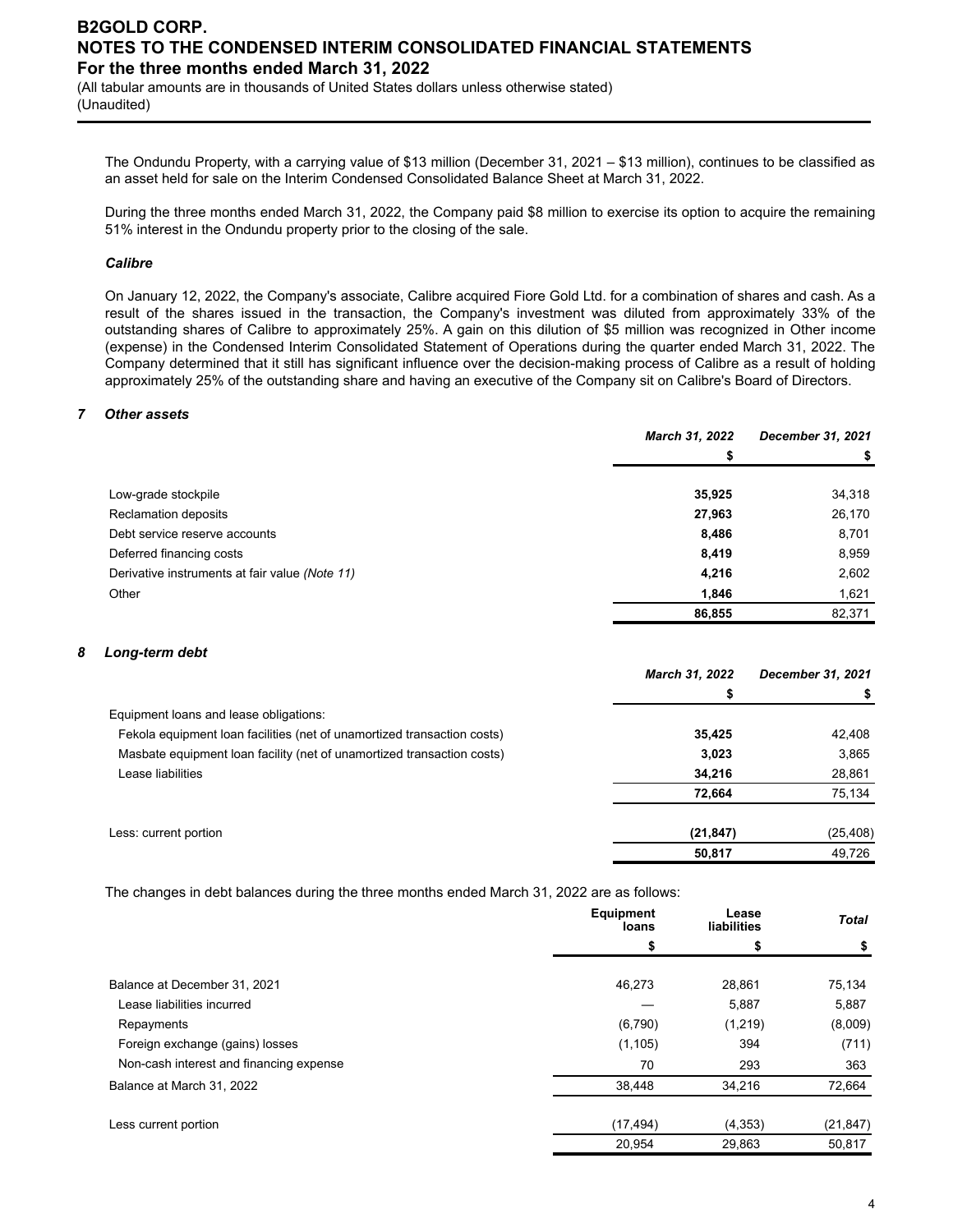(All tabular amounts are in thousands of United States dollars unless otherwise stated) (Unaudited)

### *Revolving credit facility*

The Company has a revolving credit facility ("RCF") with a syndicate of international banks for an aggregate amount of \$600 million. The RCF also allows for an accordion feature whereby upon receipt of additional binding commitments, the facility may be increased to \$800 million any time prior to the maturity date of December 16, 2025. As at March 31, 2022, the Company had available undrawn capacity of \$600 million. The Company has provided security on the RCF in the form of a general security interest over the Company's assets and pledges creating a charge over the shares of certain of the Company's direct and indirect subsidiaries. In connection with the RCF, the Company must also maintain certain ratios for leverage and interest coverage. As at March 31, 2022, the Company was in compliance with these debt covenants.

### *9 Share capital*

The Company's authorized share capital consists of an unlimited number of common shares and an unlimited number of preferred shares. As at March 31, 2022, the Company had 1,058,368,434 common shares outstanding (December 31, 2021 - 1,056,333,691 shares), including 1,705,000 common shares being held in trust under the Company's Incentive Plan. No preferred shares were outstanding.

During the three months ended March 31, 2022, the Company paid a dividend of \$0.04 per share totaling \$42 million (2021 - \$42 million).

During the three months ended March 31, 2022, approximately 2 million stock options were granted to employees with exercise prices ranging from Cdn. \$4.43 to Cdn. \$5.79 per share. These stock options have a term of up to five years and vest over a period of up to three years. The estimated fair value when granted of these options, totalling \$3 million, is being recognized as a share-based payment expense over the vesting period. The fair value was calculated using the Black-Scholes option pricing model based on a risk-free annual interest rate of up to 2.3%, an expected life of approximately 3 years, an expected volatility of approximately 50% and a dividend yield rate of up to 4.6%.

For the three months ended March 31, 2022, share-based payments expense relating to the vesting of stock options, was \$4 million, (2021 - \$1 million). For the three months ended March 31, 2022, the Company issued 1 million shares for proceeds of \$4 million upon the exercise of stock options. The weighted average market price of the shares at the time of exercise was Cdn. \$5.41. As at March 31, 2022, 33 million stock options were outstanding.

The following is a summary of changes to stock options outstanding:

|                                  | <b>Number of</b><br>outstanding<br>options | Weighted-average<br>exercise price |
|----------------------------------|--------------------------------------------|------------------------------------|
|                                  | (000's)                                    | $(in$ $Cdn.$ $\$                   |
|                                  |                                            |                                    |
| Outstanding at December 31, 2021 | 32,489                                     | 4.75                               |
| Granted                          | 2,103                                      | 5.73                               |
| Exercised                        | (1,402)                                    | 3.62                               |
| Forfeited or expired             | (314)                                      | 5.19                               |
| Outstanding at March 31, 2022    | 32,876                                     | 4.86                               |

For the three months ended March 31, 2022, share-based payments expense relating to the vesting of restricted share units ("RSUs") was \$2 million (2021 - \$1 million). During the three months ended March 31, 2022, the Company issued 1 million shares on the vesting of RSUs. As at March 31, 2022, 3 million RSUs were outstanding.

For the three months ended March 31, 2022, share-based payments expense relating to the vesting of performance share units ("PSUs") was \$1 million (2021 - \$1 million). As at March 31, 2022, 3 million PSUs were outstanding.

For the three months ended March 31, 2022, share-based payments expense relating to the vesting of deferred share units ("DSUs") was \$2 million (2021 - \$2 million recovery). As at March 31, 2022, 2 million DSUs were outstanding.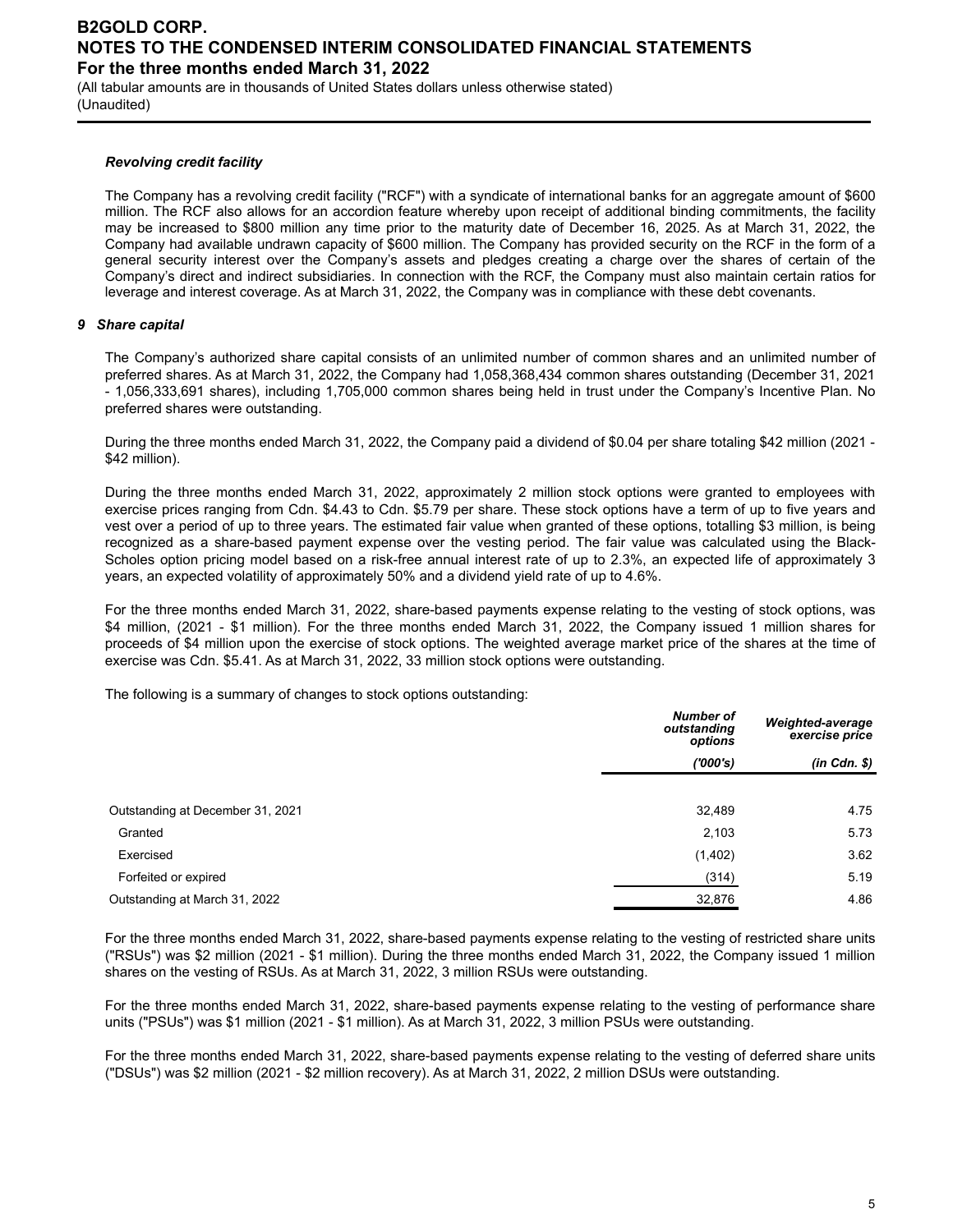(All tabular amounts are in thousands of United States dollars unless otherwise stated) (Unaudited)

### *Earnings per share*

The following is the calculation of basic and diluted earnings per share:

|                                                                                 | For the three<br>months ended<br>March 31, 2022 | For the three<br>months ended<br>March 31, 2021 |
|---------------------------------------------------------------------------------|-------------------------------------------------|-------------------------------------------------|
| Net income and diluted net income (attributable to shareholders of the Company) | \$<br>80,723                                    | 91,555                                          |
| Basic weighted average number of common shares outstanding (in thousands)       | 1,056,824                                       | 1,051,544                                       |
| Effect of dilutive securities:                                                  |                                                 |                                                 |
| Stock options                                                                   | 3,177                                           | 6,747                                           |
| Restricted share units                                                          | 1,346                                           | 2,190                                           |
| Performance share units                                                         | 1,145                                           | 1,525                                           |
| Diluted weighted average number of common shares outstanding (in thousands)     | 1,062,492                                       | 1,062,006                                       |
| <b>Earnings per share</b> (attributable to shareholders of the Company)         |                                                 |                                                 |
| Basic                                                                           | \$<br>0.08                                      | \$<br>0.09                                      |
| <b>Diluted</b>                                                                  | \$<br>0.08                                      | \$<br>0.09                                      |

### *10 Non-controlling interests*

The following is a continuity schedule of the Company's non-controlling interests:

|                                                 | Fekola | <b>Masbate</b> | Otjikoto | Other | <b>Total</b> |
|-------------------------------------------------|--------|----------------|----------|-------|--------------|
|                                                 | \$     | S              |          |       |              |
| Balance at December 31, 2021                    | 59,089 | 16,653         | 24,927   | 44    | 100,713      |
| Share of net income                             | 3,593  | 4,204          | 2,217    | 66    | 10,080       |
| Distributions to non-controlling interest       |        |                | (1,022)  |       | (1,022)      |
| Interest on loan to non-controlling<br>interest | (840)  |                |          |       | (840)        |
| Other                                           |        |                | (106)    |       | (106)        |
| Balance at March 31, 2022                       | 61,842 | 20,857         | 26,016   | 110   | 108.825      |

#### *11 Derivative financial instruments*

During the three months ended March 31, 2022, the Company entered into additional forward contracts for the purchase of 1,969,000 litres of fuel oil with settlements scheduled between November 2023 and January 2024. These derivative instruments were not designated as hedges by the Company and are being recorded at fair value through profit and loss ("FVTPL").

The following is a summary, by maturity dates, of the Company's fuel derivatives contracts outstanding as at March 31, 2022:

|                      | 2022       | 2023       | 2024       | Total      |
|----------------------|------------|------------|------------|------------|
| Forward – fuel oil:  |            |            |            |            |
| Litres (thousands)   | 37,816     | 22,604     | 656        | 61,076     |
| Average strike price | \$<br>0.33 | \$<br>0.37 | \$<br>0.43 | \$<br>0.35 |
| Forward – gas oil:   |            |            |            |            |
| Litres (thousands)   | 27,072     | 17,066     |            | 44,138     |
| Average strike price | \$<br>0.38 | \$<br>0.43 | \$         | 0.40       |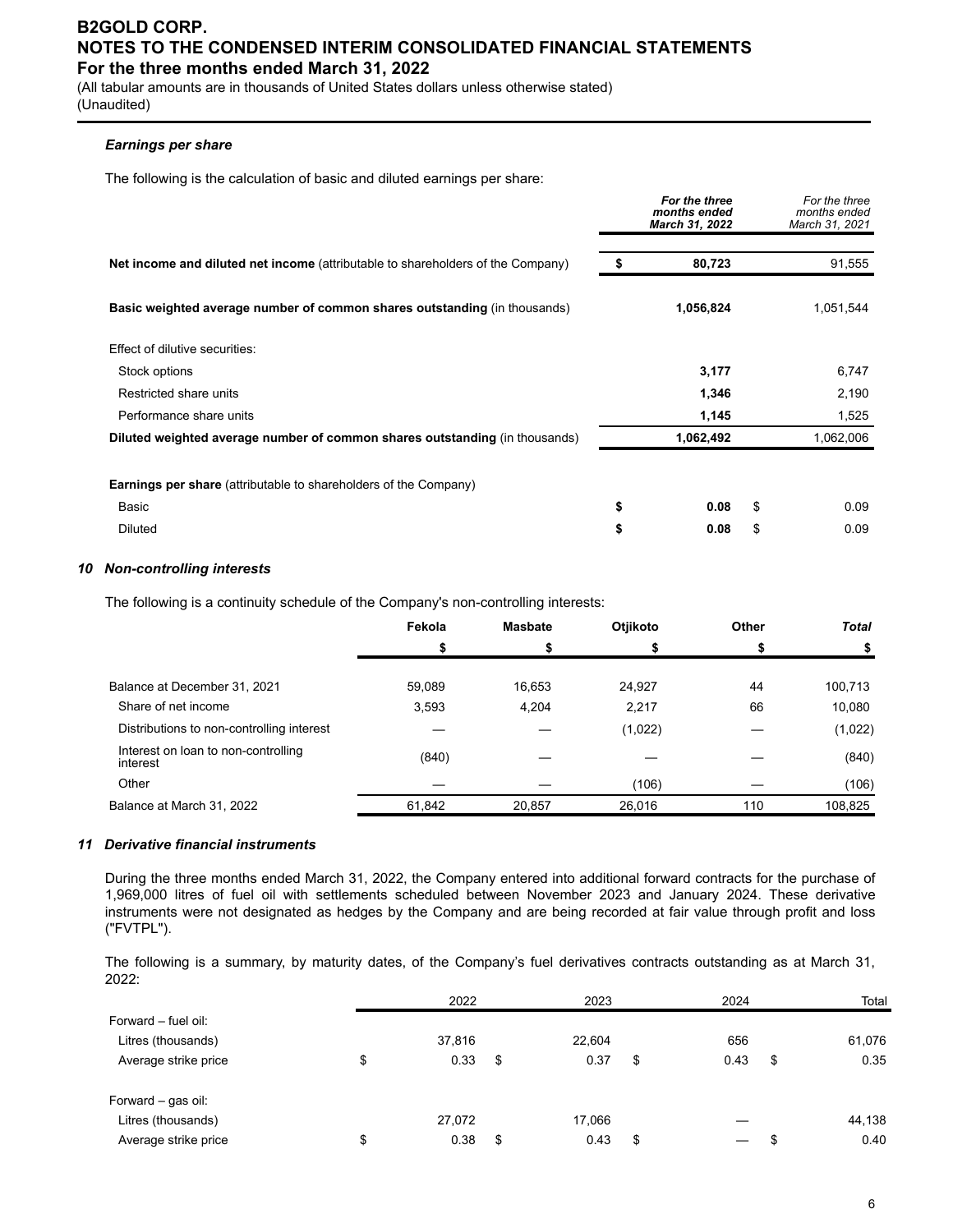(All tabular amounts are in thousands of United States dollars unless otherwise stated) (Unaudited)

The unrealized fair value of these contracts at March 31, 2022 was \$29 million (December 31, 2021 - \$15 million).

### *12 Financial instruments*

The Company's financial assets and liabilities are classified based on the lowest level of input significant to the fair value measurement based on the fair value hierarchy:

Level 1 – quoted prices in active markets for identical assets or liabilities;

Level 2 – inputs other than quoted prices included in Level 1 that are observable for the asset or liability, either directly (i.e. as prices) or indirectly (i.e. derived from prices); and

Level 3 – inputs for the asset or liability that are not based on observable market data.

As at March 31, 2022, the Company's financial assets and liabilities that are measured at fair value are categorized as follows:

|                                     |         | As at March 31, 2022 |         | As at December 31, 2021 |  |
|-------------------------------------|---------|----------------------|---------|-------------------------|--|
|                                     | Level 1 | Level 2              | Level 1 | Level 2                 |  |
|                                     |         |                      |         |                         |  |
|                                     |         |                      |         |                         |  |
| Long-term investments               | 28,317  |                      | 32.118  |                         |  |
| Fuel derivative contracts (Note 11) |         | 28,821               |         | 15,424                  |  |

The Company's long-term investments consist of shares of publicly traded mining companies. The fair values of these were determined using market quotes from an active market for each investment.

The fair value of the Company's fuel derivative contracts were determined using prevailing market rates for instruments with similar characteristics.

The fair value of the Company's long-term debt also approximates its carrying value as it has a floating interest rate and the Company's credit spread has remained approximately consistent. The fair value of the Company's other financial instruments approximate their carrying value due to their short-term nature.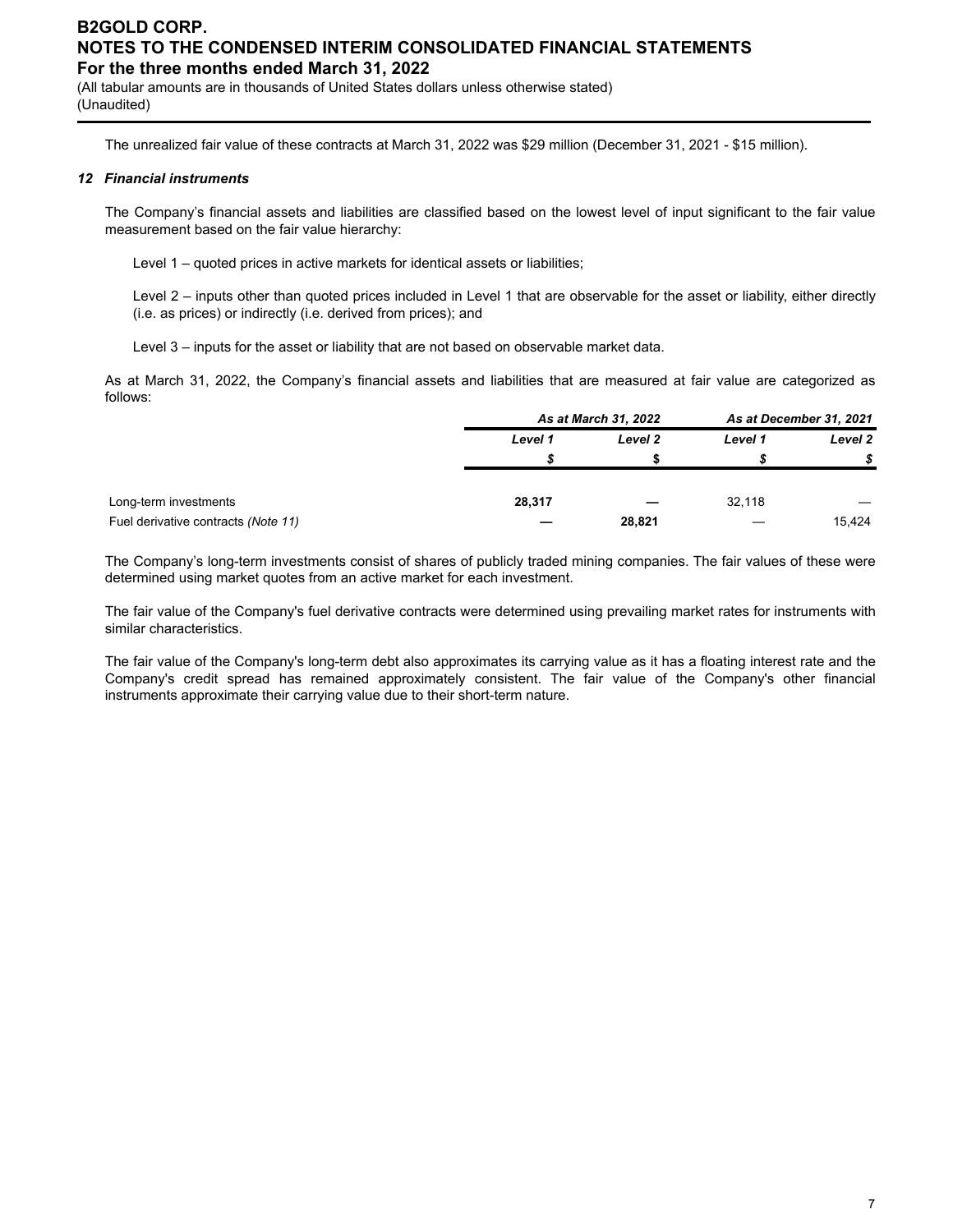(All tabular amounts are in thousands of United States dollars unless otherwise stated) (Unaudited)

### *13 Income and other taxes*

Income tax expense differs from the amount that would result from applying the Canadian federal and provincial income tax rates to earnings from operations before taxes. These differences result from the following items:

|                                                                   | For the three<br>months ended<br>March 31, 2022 | For the three<br>months ended<br>March 31, 2021 |
|-------------------------------------------------------------------|-------------------------------------------------|-------------------------------------------------|
|                                                                   | \$                                              | \$                                              |
| Income from operations before taxes                               | 142,575                                         | 154,991                                         |
| Canadian federal and provincial income tax rates                  | 27.00 %                                         | 27.00 %                                         |
| Income tax expense at statutory rates                             | 38,495                                          | 41,848                                          |
| Increase (decrease) attributable to:                              |                                                 |                                                 |
| Effects of different foreign statutory tax rates                  | 6,521                                           | 6,104                                           |
| Change in income tax rates                                        |                                                 | (20, 144)                                       |
| Future withholding tax                                            | 8,040                                           | 14,831                                          |
| Non-deductible expenditures                                       | 5,541                                           | 6,111                                           |
| Use of losses and temporary differences not previously recognised | (5,810)                                         | (2,830)                                         |
| Benefit of optional tax incentives                                | (3,289)                                         | (4,507)                                         |
| Withholding and other taxes                                       | 1,277                                           | 702                                             |
| Change due to foreign exchange                                    | 1,414                                           | 14,198                                          |
| Non-taxable portion of gains                                      | (375)                                           | (684)                                           |
| Losses for which no tax benefit has been recorded                 | 30                                              | 145                                             |
| Amounts (over) under provided in prior years                      | (72)                                            | 385                                             |
| Income tax expense                                                | 51,772                                          | 56,159                                          |
| Current income tax, withholding and other taxes                   | 47,654                                          | 41,126                                          |
| Deferred income tax expense                                       | 4,118                                           | 15,033                                          |
| Income tax expense                                                | 51,772                                          | 56,159                                          |

Included in current income tax expense for the three months ended March 31, 2022 is \$6 million (2021 - \$8 million), related to the State of Mali's 10% priority dividend on its free carried interest in the Fekola Mine. This priority dividend is accounted for as an income tax in accordance with IAS 12, *Income Taxes.*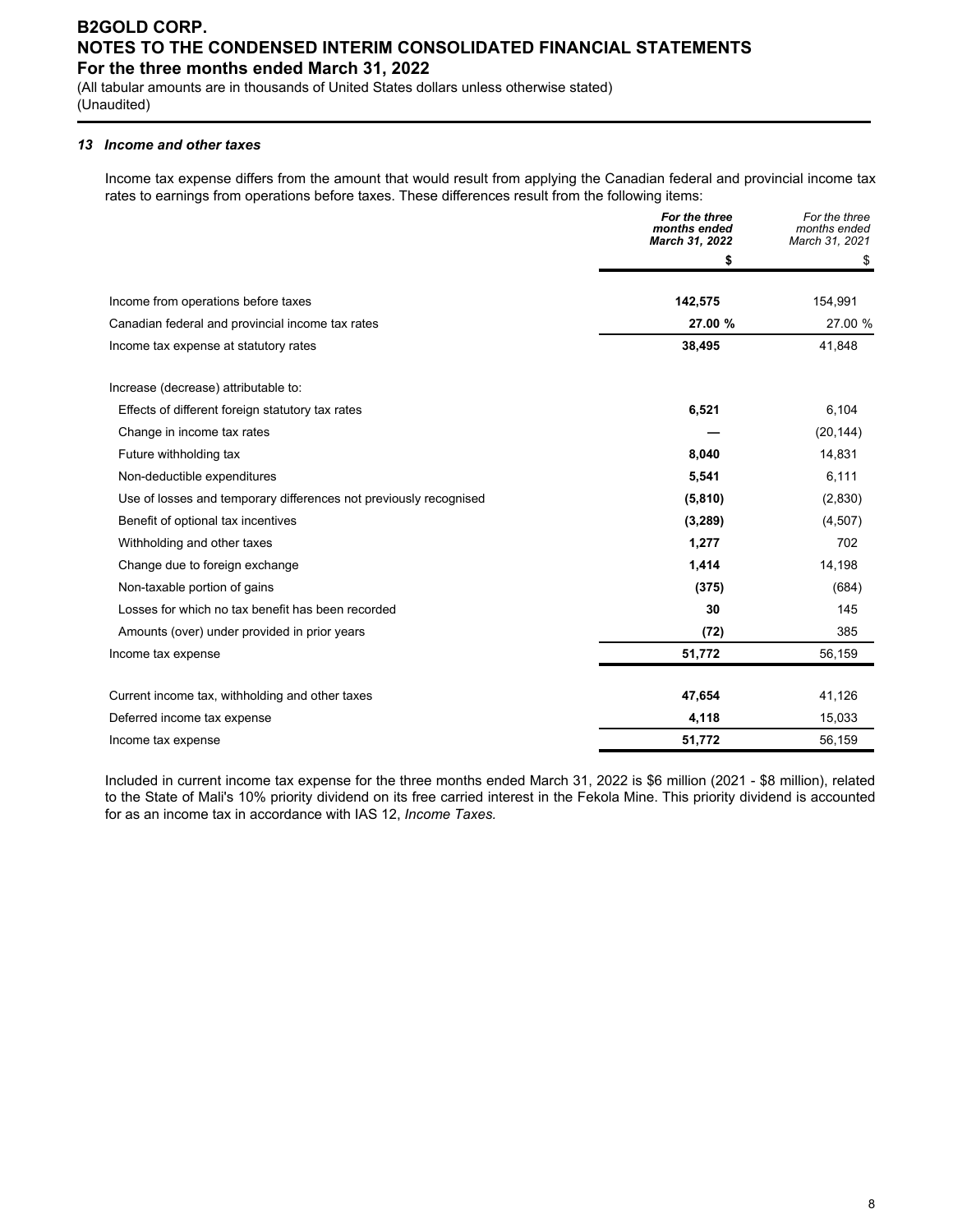(All tabular amounts are in thousands of United States dollars unless otherwise stated) (Unaudited)

### *14 Supplementary cash flow information*

Supplementary disclosure of cash flow information is provided in the tables below:

### *Non-cash charges (credits):*

|                                            | For the three<br>months ended<br>March 31, 2022 | For the three<br>months ended<br>March 31, 2021 |
|--------------------------------------------|-------------------------------------------------|-------------------------------------------------|
|                                            | \$                                              |                                                 |
| Depreciation and depletion                 | 77,263                                          | 66,727                                          |
| Share-based payments (Note 9)              | 8,404                                           | 1,166                                           |
| Share of net income of associate           | (2,772)                                         | (5,066)                                         |
| Non-cash interest and financing expense    | 1,976                                           | 1,473                                           |
| Unrealized gains on derivative instruments | (13, 397)                                       | (7,251)                                         |
| Deferred income tax expense (Note 13)      | 4,118                                           | 15,033                                          |
| Other                                      | (2,632)                                         | 3,117                                           |
|                                            | 72,960                                          | 75,199                                          |

### *Changes in non-cash working capital:*

|                                          | For the three<br>months ended<br>March 31, 2022 | For the three<br>months ended<br>March 31, 2021 |
|------------------------------------------|-------------------------------------------------|-------------------------------------------------|
|                                          | S                                               |                                                 |
| Accounts receivable and prepaids         | (3,825)                                         | (3,817)                                         |
| Value-added and other tax receivables    | (11, 637)                                       | (15, 934)                                       |
| Inventories                              | (6, 830)                                        | (11, 819)                                       |
| Accounts payable and accrued liabilities | (10, 951)                                       | (4,378)                                         |
| Current income and other taxes payable   | (11, 492)                                       | 11,082                                          |
|                                          | (44, 735)                                       | (24, 866)                                       |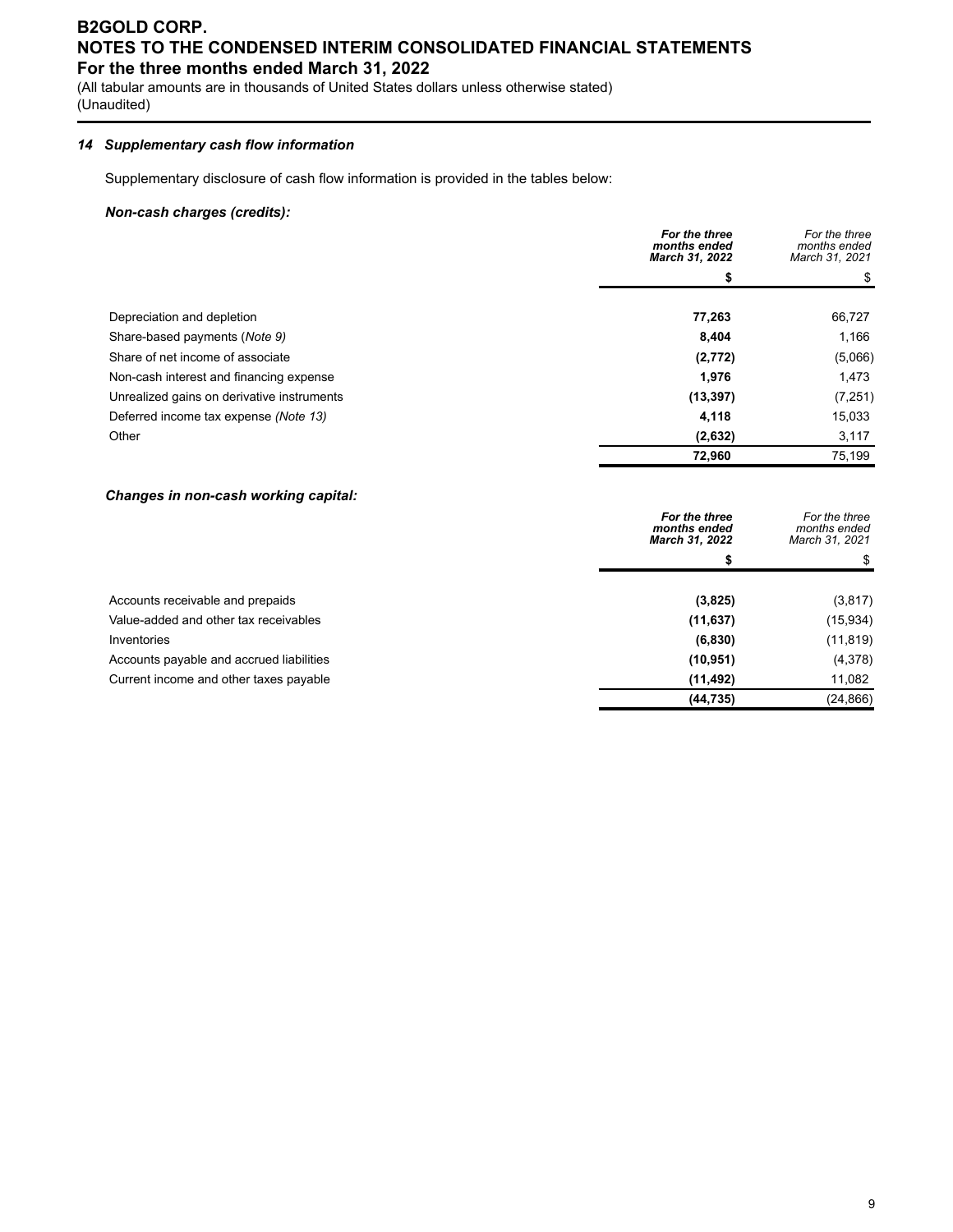(All tabular amounts are in thousands of United States dollars unless otherwise stated) (Unaudited)

*Other exploration and development:*

|                                    | For the three<br>months ended<br>March 31, 2022 | For the three<br>months ended<br>March 31, 2021 |
|------------------------------------|-------------------------------------------------|-------------------------------------------------|
|                                    | \$                                              |                                                 |
| Fekola Mine, exploration           | (6, 394)                                        | (3,087)                                         |
| Masbate Mine, exploration          | (1,037)                                         | (1,086)                                         |
| Otjikoto Mine, exploration         | (506)                                           | (476)                                           |
| Bantako North, exploration         | (1,620)                                         | (1, 515)                                        |
| Menankoto, exploration             | (324)                                           | (1,216)                                         |
| Finland Properties, exploration    | (1, 468)                                        | (174)                                           |
| Uzbekistan Properties, exploration | (924)                                           | (664)                                           |
| Kiaka Project, exploration         |                                                 | (1, 477)                                        |
| Other                              | (1, 193)                                        | (476)                                           |
|                                    | (13, 466)                                       | (10, 171)                                       |

#### *Non-cash investing and financing activities:*

|                                                                         | For the three<br>months ended<br>March 31, 2022 | For the three<br>months ended<br>March 31, 2021 |
|-------------------------------------------------------------------------|-------------------------------------------------|-------------------------------------------------|
|                                                                         | \$                                              |                                                 |
| Interest on loan to non-controlling interest                            | 988                                             | 924                                             |
| Share-based payments, capitalized to mineral property interests         | 380                                             | 25                                              |
| Change in current liabilities relating to mineral property expenditures | 2,413                                           | (1,208)                                         |
| Foreign exchange gain on Fekola equipment loan facilities               | 1,105                                           | 2.784                                           |

For the three months ended March 31, 2022, the Company paid \$59 million of current income tax, withholding and other taxes in cash (2021 - \$21 million).

#### *15 Segmented information*

The Company's reportable operating segments for 2022 include its mining operations, namely the Fekola, Masbate and Otjikoto mines. The "Other Mineral Properties" segment consists of the Company's interests in mineral properties which are at various stages of exploration and development, including the Company's interests in the Gramalote Property and Calibre. The "Corporate and Other" segment includes corporate operations.

The Company's segments are summarized in the following tables:

|                          | For the three months ended March 31, 2022 |                                                                 |         |                                              |                      |              |  |  |  |
|--------------------------|-------------------------------------------|-----------------------------------------------------------------|---------|----------------------------------------------|----------------------|--------------|--|--|--|
|                          | Fekola<br><b>Mine</b>                     | <b>Otiikoto</b><br><b>Masbate</b><br><b>Mine</b><br><b>Mine</b> |         | Other<br><b>Mineral</b><br><b>Properties</b> | Corporate<br>& Other | <b>Total</b> |  |  |  |
|                          | \$                                        | \$                                                              | \$      | \$                                           | \$                   | \$           |  |  |  |
|                          |                                           |                                                                 |         |                                              |                      |              |  |  |  |
| External gold revenue    | 197.862                                   | 83.093                                                          | 84,628  |                                              |                      | 365,583      |  |  |  |
| Production costs         | 61.410                                    | 34.764                                                          | 26,786  |                                              |                      | 122,960      |  |  |  |
| Depreciation & depletion | 38.274                                    | 17.625                                                          | 21,364  |                                              | 719                  | 77,982       |  |  |  |
| Net income               | 34,699                                    | 18,999                                                          | 21,789  | 4,695                                        | 10,621               | 90,803       |  |  |  |
| Capital expenditures     | 34.622                                    | 6,730                                                           | 16,637  | 17,673                                       |                      | 75,662       |  |  |  |
| Total assets             | 1,376,816                                 | 758.571                                                         | 456.870 | 372.908                                      | 619.844              | 3.585.009    |  |  |  |
|                          |                                           |                                                                 |         |                                              |                      |              |  |  |  |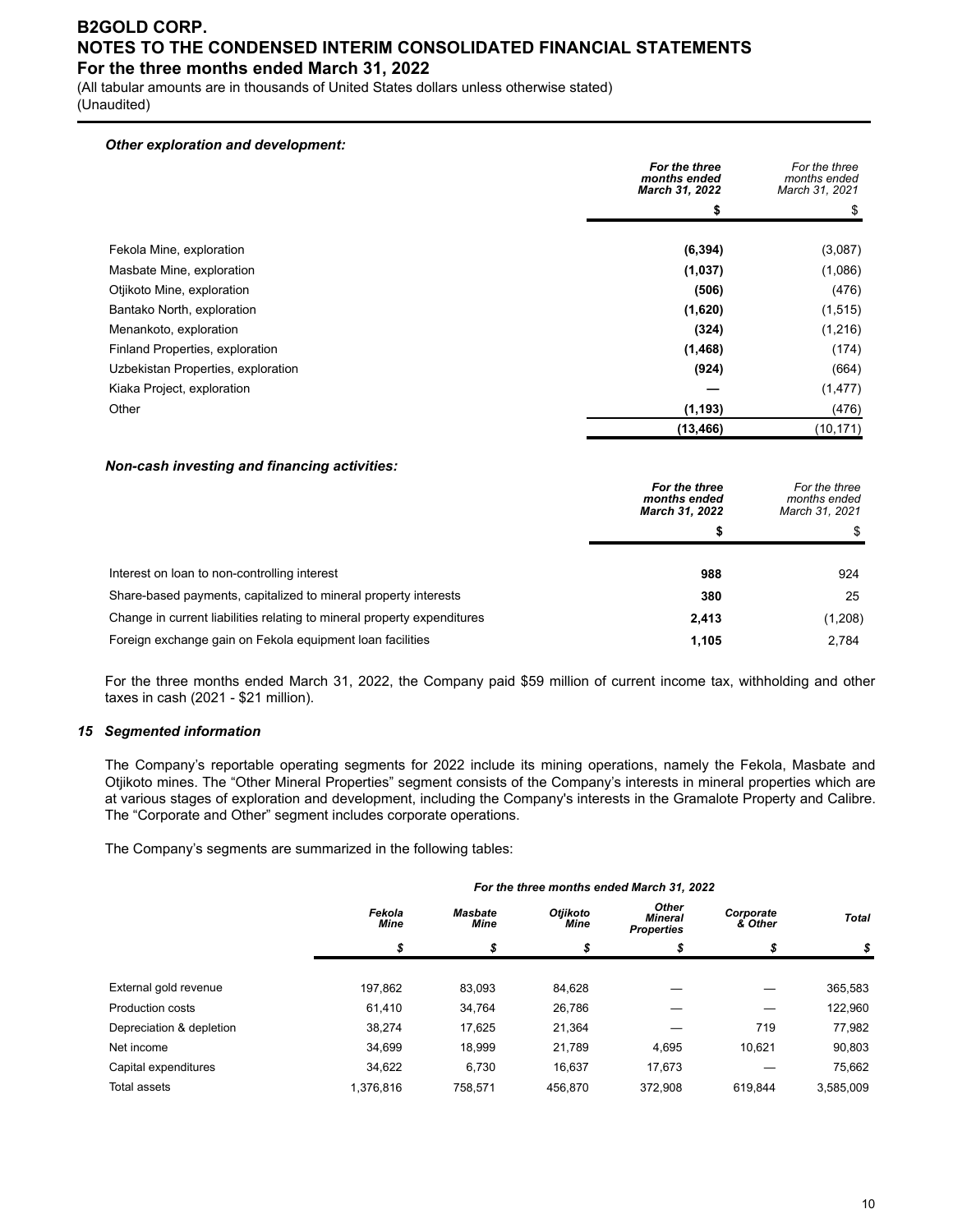(All tabular amounts are in thousands of United States dollars unless otherwise stated) (Unaudited)

|                          | For the three months ended March 31, 2021 |                        |                                |                                              |                      |              |  |  |
|--------------------------|-------------------------------------------|------------------------|--------------------------------|----------------------------------------------|----------------------|--------------|--|--|
|                          | Fekola<br><b>Mine</b>                     | Masbate<br><b>Mine</b> | <b>Otiikoto</b><br><b>Mine</b> | Other<br><b>Mineral</b><br><b>Properties</b> | Corporate<br>& Other | <b>Total</b> |  |  |
|                          | \$                                        | \$                     | S                              | \$                                           | \$                   | \$           |  |  |
|                          |                                           |                        |                                |                                              |                      |              |  |  |
| External gold revenue    | 215.740                                   | 98.455                 | 48,107                         |                                              |                      | 362,302      |  |  |
| <b>Production costs</b>  | 57.611                                    | 31,985                 | 22,036                         |                                              |                      | 111,632      |  |  |
| Depreciation & depletion | 36,025                                    | 20.215                 | 10.487                         | 14                                           | 547                  | 67,288       |  |  |
| Net income (loss)        | 44,621                                    | 44,339                 | 6,717                          | 4,627                                        | (1, 472)             | 98,832       |  |  |
| Capital expenditures     | 20,483                                    | 7,650                  | 19.351                         | 8,989                                        | 1,515                | 57,988       |  |  |
| Total assets             | 1,447,173                                 | 822,823                | 454.574                        | 369,153                                      | 307.531              | 3,401,254    |  |  |

The Company's mining interests are located in the following geographical locations:

|                                     | March 31, 2022 | <b>December 31, 2021</b> |  |
|-------------------------------------|----------------|--------------------------|--|
|                                     | \$             | \$                       |  |
| Mining interests                    |                |                          |  |
| Mali                                | 1,081,091      | 1,084,580                |  |
| Philippines                         | 618,471        | 636,525                  |  |
| Namibia                             | 309,906        | 307,434                  |  |
| Colombia                            | 134,102        | 130,096                  |  |
| Investments in associates - various | 112,466        | 104,236                  |  |
| Canada                              | 28,588         | 23,420                   |  |
| <b>Burkina Faso</b>                 | 21,087         | 21,087                   |  |
| Finland                             | 14,029         | 12,561                   |  |
| Other                               | 17,754         | 16,128                   |  |
|                                     | 2,337,494      | 2,336,067                |  |

### *16 Commitments*

As at March 31, 2022, the Company had the following commitments (in addition to those disclosed elsewhere in these financial statements):

- For payments at the Fekola Mine of \$3 million for equipment for the Cardinal area, \$1 million related to the tailings facility expansion and \$2 million for other capital projects, all of which is expected to be incurred in 2022.
- For payments at the Masbate Mine of \$6 million related to mobile equipment and \$1 million related to process plant maintenance, all of which is expected to be incurred in 2022.
- For payments at the Otjikoto Mine of \$12 million for the Wolfshag underground project, and payments of \$3 million for the national power grid connection line, all of which is expected to be incurred in 2022.
- For payments at the Gramalote Property of \$6 million for the Company's share of development costs, all of which is expected to be incurred in 2022.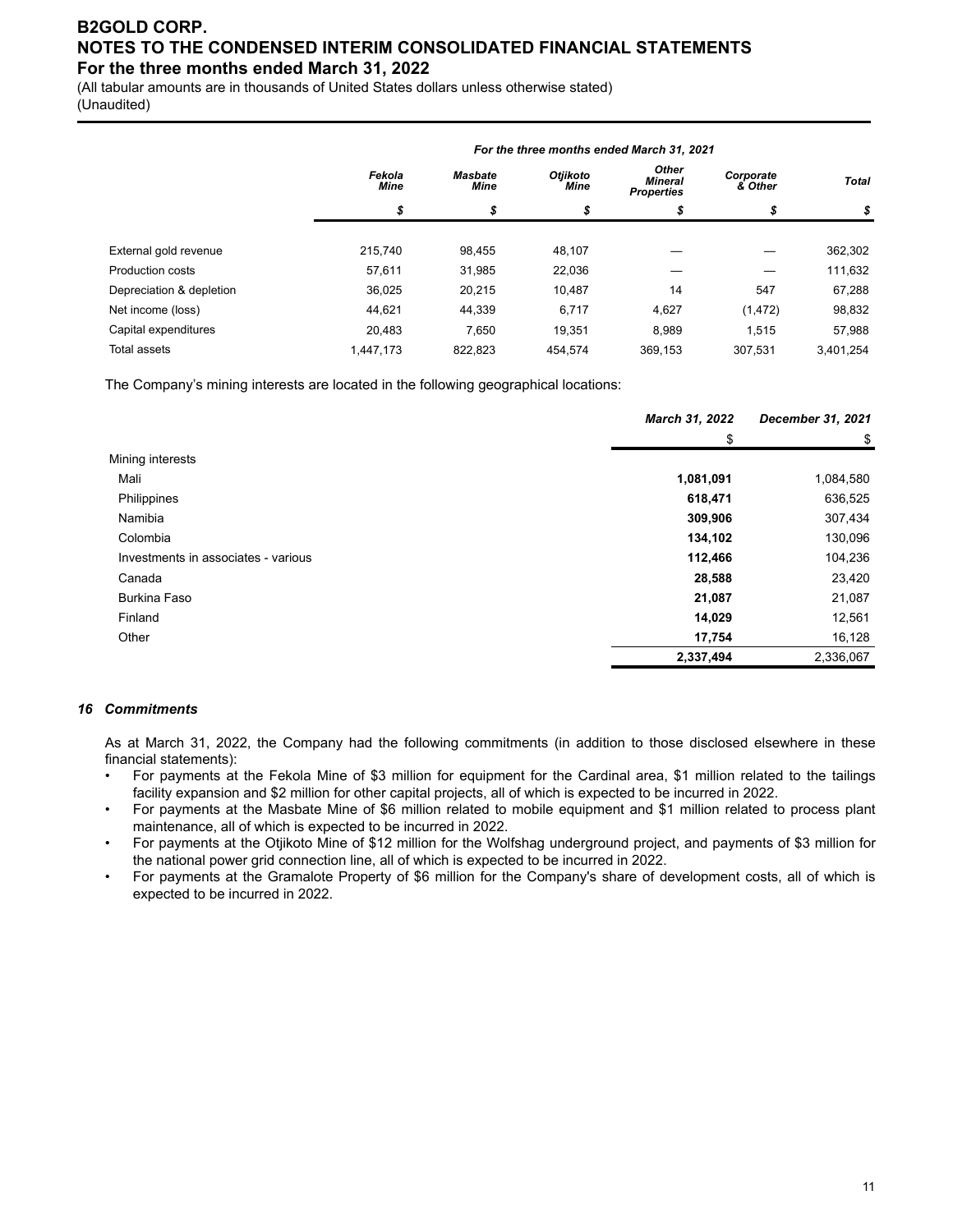### **B2GOLD CORP. NOTES TO THE CONSOLIDATED FINANCIAL STATEMENTS Mining Interest Schedule (Note 17) For the three months ended March 31, 2022**

(All tabular amounts are in thousands of United States dollars) (Unaudited)

|                                                                            | Cost                                                 |                                    |                                    |                     | <b>Accumulated depreciation</b> |                                    |                                    |                                    |  |
|----------------------------------------------------------------------------|------------------------------------------------------|------------------------------------|------------------------------------|---------------------|---------------------------------|------------------------------------|------------------------------------|------------------------------------|--|
| <b>Balance</b> at<br><b>Additions</b><br><b>Disposals</b><br>Dec. 31, 2021 | Reclass /<br><b>Mine</b><br>restoration<br>movements | <b>Balance</b> at<br>Mar. 31, 2022 | <b>Balance</b> at<br>Dec. 31, 2021 | <b>Depreciation</b> | <b>Disposals</b>                | <b>Balance</b> at<br>Mar. 31, 2022 | <b>Balance</b> at<br>Mar. 31, 2022 | <b>Balance</b> at<br>Dec. 31, 2021 |  |
| \$<br>\$<br>\$                                                             | \$                                                   |                                    | \$                                 | \$                  | \$                              | \$                                 | \$                                 | \$                                 |  |
| Property, plant and equipment (depletable)                                 |                                                      |                                    |                                    |                     |                                 |                                    |                                    |                                    |  |
| 32,825<br>(737)<br>Fekola Mine<br>1,645,337                                | (3,531)                                              | 1,673,894                          | (609, 899)                         | (35, 737)           | 533                             | (645, 103)                         | 1,028,791                          | 1,035,438                          |  |
| 10,770<br>Masbate Mine<br>1,085,687<br>(11)                                | (5, 131)                                             | 1,091,315                          | (449, 675)                         | (23, 633)           | 11                              | (473, 297)                         | 618,018                            | 636,012                            |  |
| 23,949<br>(2,663)<br>Otjikoto Mine<br>782,208                              | (2, 578)                                             | 800,916                            | (475, 303)                         | (18, 868)           | 2,663                           | (491, 508)                         | 309,408                            | 306,905                            |  |
| 3,513,232<br>67,544<br>(3, 411)                                            | (11, 240)                                            | 3,566,125                          | (1,534,877)                        | (78, 238)           | 3,207                           | (1,609,908)                        | 1,956,217                          | 1,978,355                          |  |
| Exploration & evaluation properties (pre-depletable)                       |                                                      |                                    |                                    |                     |                                 |                                    |                                    |                                    |  |
| <b>Gramalote Property</b><br>119,866<br>4,006                              |                                                      | 123,872                            |                                    |                     |                                 |                                    | 123,872                            | 119,866                            |  |
| 33,739<br>749<br>Menankoto Property                                        |                                                      | 34,488                             |                                    |                     |                                 |                                    | 34,488                             | 33,739                             |  |
| 15,351<br>1,219<br><b>Bantako North Property</b>                           |                                                      | 16,570                             | —                                  |                     |                                 | –                                  | 16,570                             | 15,351                             |  |
| Kiaka Royalty<br>18,488<br>$\overbrace{\phantom{1232211}}$                 |                                                      | 18,488                             |                                    |                     |                                 | —                                  | 18,488                             | 18,488                             |  |
| <b>Finland Properties</b><br>12,561<br>1,468                               |                                                      | 14,029                             | -                                  |                     |                                 | –                                  | 14,029                             | 12,561                             |  |
| Mocoa Royalty<br>10,230                                                    |                                                      | 10,230                             |                                    |                     |                                 |                                    | 10,230                             | 10,230                             |  |
| 970<br><b>Uzbekistan Properties</b><br>8,802<br>-                          |                                                      | 9,772                              | —                                  |                     |                                 | –                                  | 9,772                              | 8,802                              |  |
| Other<br>11,019<br>1,866<br>(111)                                          |                                                      | 12,774                             |                                    |                     |                                 |                                    | 12,774                             | 11,019                             |  |
| 230,056<br>10,278<br>(111)                                                 | $\overline{\phantom{0}}$                             | 240,223                            | $\equiv$                           |                     | $\overline{\phantom{0}}$        | $\equiv$                           | 240,223                            | 230,056                            |  |
| Corporate                                                                  |                                                      |                                    |                                    |                     |                                 |                                    |                                    |                                    |  |
| 5,887<br>Office, furniture & equipment<br>28,540                           | $\overline{\phantom{m}}$                             | 34,427                             | (5, 120)                           | (719)               | $\overline{\phantom{m}}$        | (5,839)                            | 28,588                             | 23,420                             |  |
| 3,771,828<br>83,709<br>(3, 522)                                            | (11, 240)                                            | 3,840,775                          | (1,539,997)                        | (78, 957)           | 3,207                           | (1,615,747)                        | 2,225,028                          | 2,231,831                          |  |
| Investments in associates (accounted for using the equity method)          |                                                      |                                    |                                    |                     |                                 |                                    |                                    |                                    |  |
| Calibre<br>93,728<br>8,230                                                 |                                                      | 101,958                            |                                    |                     |                                 |                                    | 101,958                            | 93,728                             |  |
| <b>BeMetals</b><br>10,508<br>—                                             | -                                                    | 10,508                             | -                                  |                     |                                 |                                    | 10,508                             | 10,508                             |  |
| 8,230<br>104,236                                                           | $\overline{\phantom{m}}$                             | 112,466                            | $\qquad \qquad$                    | $\qquad \qquad -$   | $\qquad \qquad -$               | $\overline{\phantom{0}}$           | 112,466                            | 104,236                            |  |
| 3,876,064<br>91,939<br>(3, 522)                                            | (11, 240)                                            | 3,953,241                          | (1,539,997)                        | (78, 957)           | 3,207                           | (1,615,747)                        | 2,337,494                          | 2,336,067                          |  |